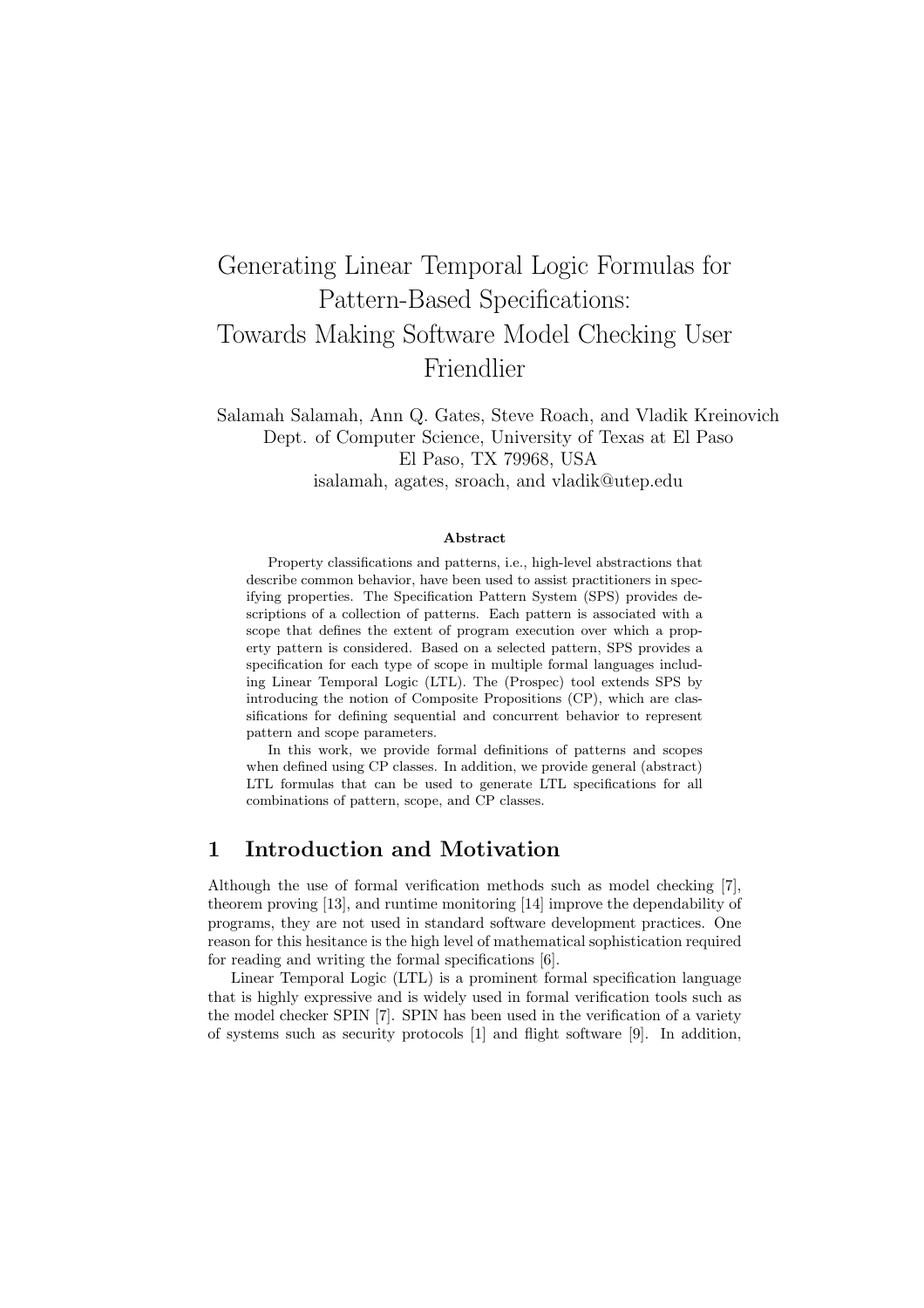LTL is used by the model checkers NUSMV [2] and Java Path-Finder [8], and it is also used in the runtime verification of Java programs [14].

Formulas in LTL are constructed from elementary propositions and the usual Boolean operators for *not*, and, or, imply (neg,  $\wedge$ ,  $\vee$ ,  $\rightarrow$ , respectively). In addition, LTL allows for the use of the temporal operators next  $(X)$ , eventually  $(\diamond)$ , always  $(\Box)$ , until,  $(U)$ , weak until  $(W)$ , and release  $(R)$ . in this work, we only use the first four of these operators. These formulas assume discrete time, i.e., states  $s = 0, 1, 2, \ldots$  The meaning of the temporal operators is straightforward. The formula XP holds at state s if P holds at the next state  $s + 1$ . PUQ is true at state s, if there is a state  $s' \geq s$  at which Q is true and, if s' is such a state, then P is true at all states  $s_i$  for which  $s \leq s_i < s$ . The formula  $\diamond P$  is true at state s if P is true at some state  $s' \geq s$ . Finally, the formula  $\Box P$  holds at state s if P is true at all moments of time  $s' \geq s$ . Detailed description of LTL can be found in [12].

#### 1.1 Specification Pattern System (SPS)

Writing formal specification, particularly those involving time, is difficult. The Specification Pattern System [3] provides patterns and scopes to assist the practitioner in formally specifying software properties. Patterns capture the expertise of developers by describing solutions to recurrent problems. Each pattern describes the structure of specific behavior and defines the pattern's relationship with other patterns. Patterns are associated with scopes that define the portion of program execution over which the property holds.

The main patterns defined by SPS are: universality, absence, existence, precedence, and response. The descriptions given below are taken verbatim from the SPS website [4].

- Absence(P): To describe a portion of a system's execution that is free of certain event or state (P).
- Universality $(P)$ : To describe a portion of a system's execution which contains only states that have the desired property (P). Also known as Henceforth and Always.
- *Existence*( $P$ ): To describe a portion of a system's execution that contains an instance of certain events or states (P). Also known as Eventually.
- Precedence $(P,Q)$ : To describe relationships between a pair of events/states where the occurrence of the first (Q) is a necessary precondition for an occurrence of the second (P). We say that an occurrence of the second is enabled by an occurrence of the first.
- Response( $P, Q$ ): To describe cause-effect relationships between a pair of events/states. An occurrence of the first (P), the cause, must be followed by an occurrence of the second (Q), the effect. Also known as Follows and Leads-to.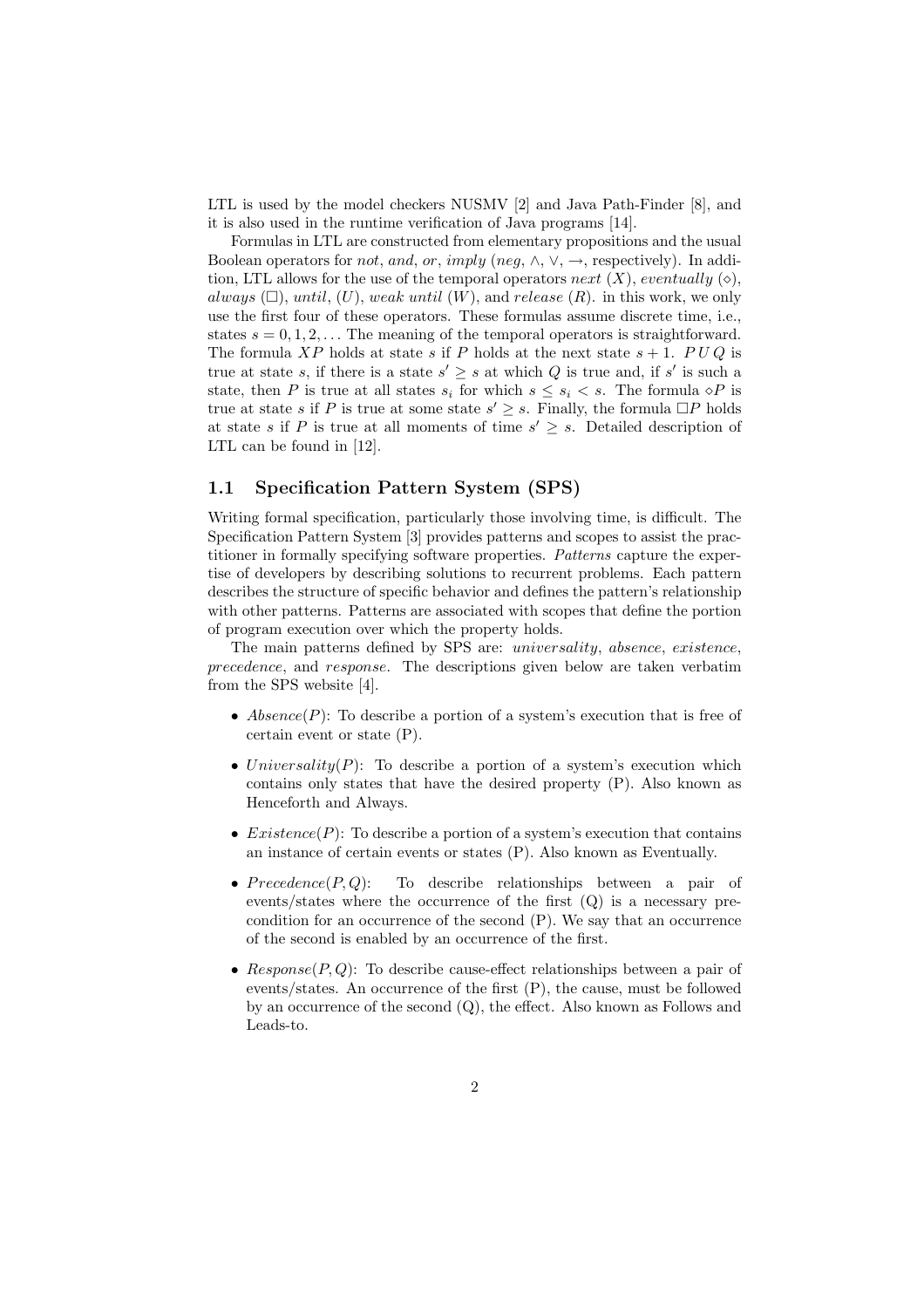In SPS, each pattern is associated with a *scope* that defines the extent of program execution over which a property pattern is considered. There are five types of scopes defined in SPS: Global, Before R, After L, Between L And  $R$ , and  $After L Until R$ . Global denotes the entire program execution;  $Before$  $R$  denotes the execution before the first time the condition  $R$  holds;  $After L$ denotes execution after the first time  $L$  holds;  $Between\ L\ And\ R$  denotes the execution between intervals defined by  $L$  and  $R$ ; and  $After L Until$  denotes the execution between intervals defined by  $L$  and  $R$  and, in the case when  $R$  does not occur, until the end of execution.

The SPS website provides a formal descriptions of patterns and scopes in several specification languages including Linear Temporal Logic (LTL), Computational Tree Logic (CTL), and Graphical Interval Logic (GIL). These formulas are provided for patterns and scopes involving single (atomic) propositions, i.e., patterns and scopes in which  $P, Q, L$ , and  $R$  each of which occur at a single state of execution. The website also provides examples of properties that can be defined using these patterns and scopes. For example, the property "When a connection is made to the SMTP server, all queued messages in the OutBox mail will be transferred to the server" can be defined using the *Existence P* pattern within the Before R scope, where R stands for 'all queued messages in the OutBox mail are transferred to the server' and P stands for 'connection is made to the SMTP server'. The LTL formula for this property is  $(\Diamond R \rightarrow (\neg RUP))$ 

SPS also provides formulas for the cases of multiple causes and single effect (when P is made of multiple propositions and Q is single) and of single cause and multiple effects (when  $P$  is single and  $Q$  is composed of multiple propositions).

#### 1.2 Composite Propositions (CP)

In practical applications, we often need to describe properties where one or more of the pattern or scope parameters are made of multiple propositions, i.e., composite propositions (CP). For example, the property that every time data is sent at state  $s_i$  the data is read at state  $s_1 \geq s_i$ , the data is processed at state  $s_2$ , and data is stored at state  $s_3$ . This property can be described using the  $Existence(P)$  pattern within the Between L and R scope where L stands for "data is sent", R stands for 'date is stored' and P is composed of  $p_1$  and  $p_2$ (data is read and data is processed, respectively).

To describe such patterns, Mondragon et al. [11] extended SPS by introducing a classification for defining sequential and concurrent behavior to describe pattern and scope parameters. Specifically, the work formally described several types of CP classes and provided a formal descriptions of these CP classes in LTL.

Some of the corresponding patterns can be described in Future Interval Logic (FIL) language, a language that is similar to LTL, but less expressive than LTL. For example, FIL cannot describe a practically important property that an event  $p$  must hold at the next state. The corresponding translations have been implemented in the Property Specification tool (Prospec) [10], which uses patterns and scopes involving composite propositions to generate formal specifications in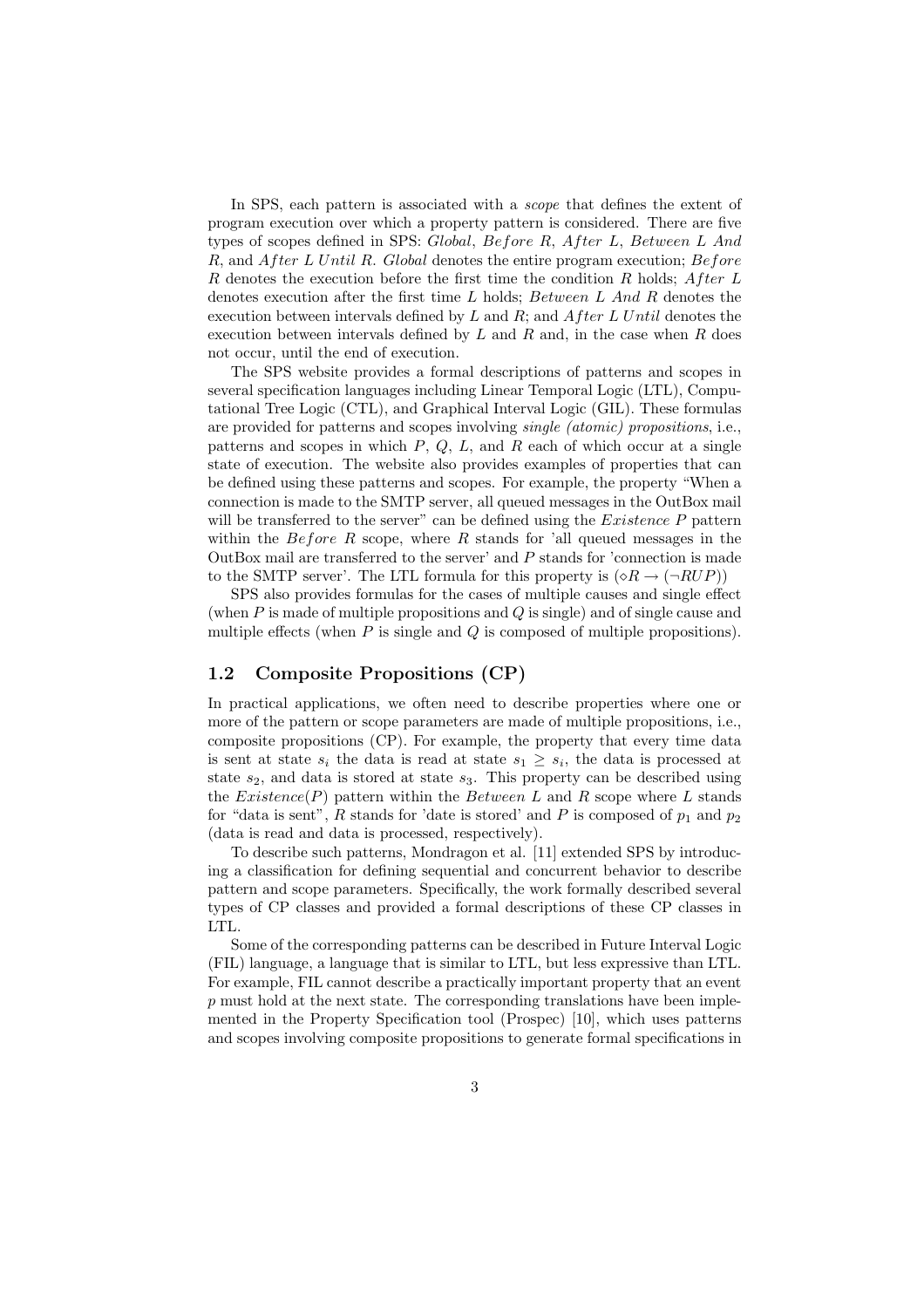FIL. In comparison to LTL, FIL has two limitations: first, due to the limited expressiveness of FIL, not all patterns and scopes involving composite propositions can be represented; second, FIL is not as widely used in formal verification tools, so the use of FIL restricts the software engineer's ability to use the resulting specifications. It is, therefore, important to provide a translation of all possible patterns and scopes involving composite propositions into the more expressive (and more widely used) language LTL. It is also important to show that these translations are correct for all patterns and scopes. This paper concentrates on providing the LTL translations for all patter/scope/CP combinations. The matter of proving the correctness of these translations is left as future work.

# 2 Composite Propositions: A Formal Description

Mondragon et al. [11] defined eight CP classes to describe sequential and concurrent behavior. CP classes are categorized to be either of condition type (denoted with a subscript C) or event type (denoted with a subscript E). A condition is a proposition that holds over multiple consecutive states, where an event represents a change in the truth value of a proposition in two consecutive states. The four CP classes of condition type are defined as follows:

- AtLeastOne<sub>C</sub> $(p_1, \ldots, p_n)$  means that at least one of the propositions  $p_i$ holds at the given state s
- $Parallel_C(p_1, \ldots, p_n)$  means that all propositions  $p_i$  hold at state s
- Consecutive<sub>C</sub> $(p_1, \ldots, p_n)$  means that  $p_1$  holds at state  $s_1 = s$ ,  $p_2$  holds at state  $s_2 = s + 1, \ldots$ , and  $p_n$  holds at state  $s_n = s + (n - 1)$
- Eventual<sub>C</sub> $(p_1, \ldots, p_n)$  means that  $p_1$  holds at state  $s_1 = s$ ,  $p_2$  holds at some state  $s_2 > s_1, \ldots$ , and  $p_n$  holds at some state  $s_n > s_{n-1}$

The four CP classes of event type are  $AtLeastOne_E(p_1, \ldots, p_n)$ ,  $Parallel_E(p_1, \ldots, p_n), \text{ } consecutive_E(p_1, \ldots, p_n), \text{ and } Eventual_E(p_1, \ldots, p_n).$ These can be defined in terms of a new class of auxiliary formulas  $T_H(p_1, \ldots, p_n)$ (CP classes of type hold). The main motivation for  $T_H$  is that in CP of type condition, we only require each  $p_i$  to hold at a certain state  $s_i$ , and we do not make any assumptions about other propositions  $p_j$   $(j \neq i)$  at state  $s_i$ . In some practical applications, it is important to require that  $p_i$  become true in the prescribed order, i.e., that not only  $p_i$  becomes true in state  $s_i$ , but that it is false until then. In addition to using CP classes of type hold to define CP classes of type event, CP classes of type hold make it easier to define the general LTL formulas in Section 6, which is the main goal of this work. The four CP classes of hold type are defined as follows:

•  $AtLeastOne_H(p_1, \ldots, p_n)$  is equivalent to  $AtLeastOne_C$  and means that at least one of the propositions  $p_i$  is true at the given state s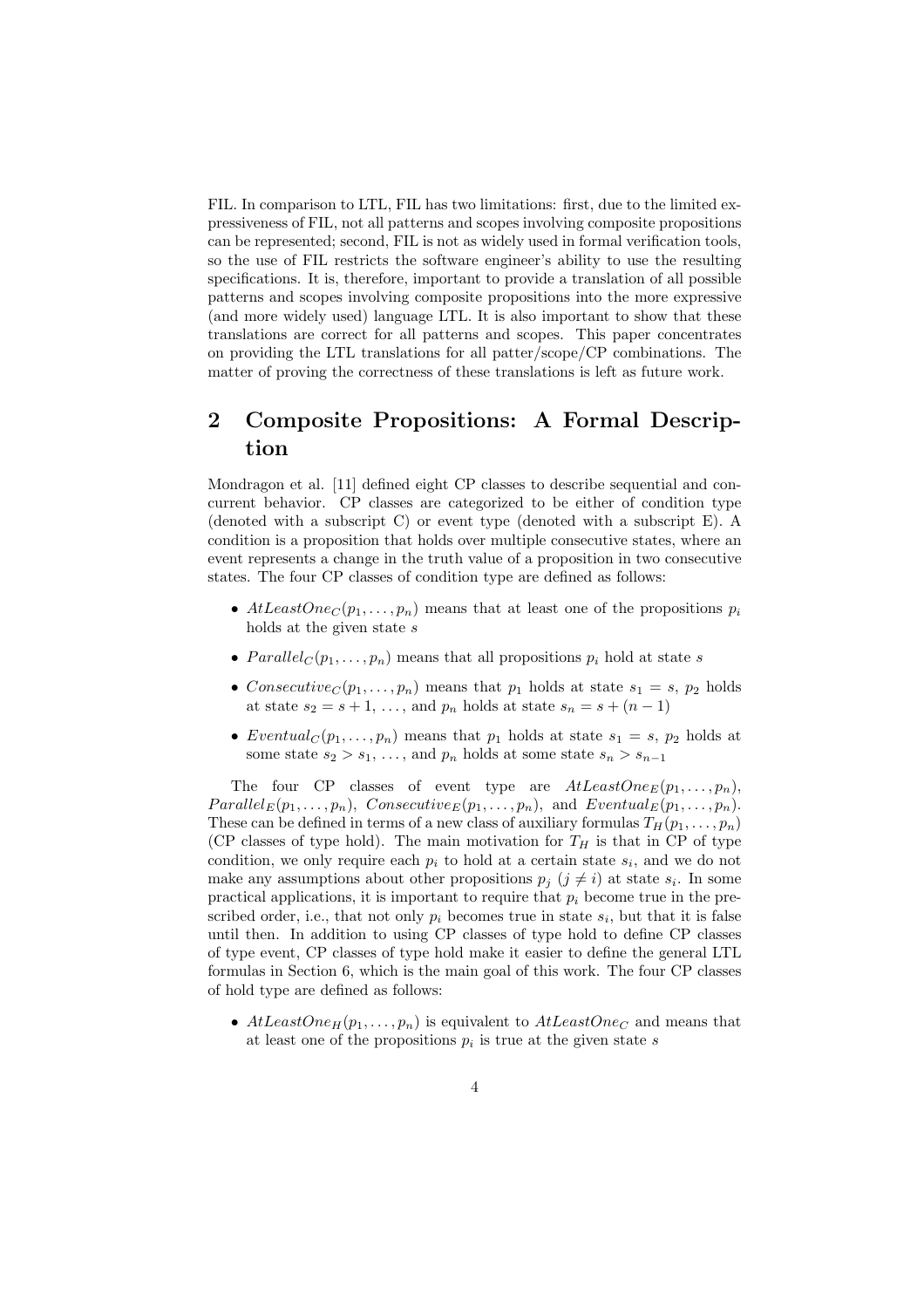- $Parallel_H(p_1, \ldots, p_n)$  is equivalent to  $Parallel_C$  and means that all of the propositions  $p_i$  are true at the given state  $s$
- Consecutive<sub>H</sub> $(p_1, \ldots, p_n)$  means that:
	- $p_1$  is true at state  $s_1 = s$ , and  $p_2 \ldots p_n$  are false at  $s_1$ ,
	- $p_2$  is true at state  $s_2 = s + 1$ , and  $p_3 \dots p_n$  are false at  $s_2$ ,
	- $-$  ...,
	- $-p_{n-1}$  is true at state  $s_{n-1} = s + (n-1)$  and  $p_n$  is false at  $s_{n-1}$
	- and  $p_n$  is true at state  $s_n = s + (n)$
- Eventual<sub>H</sub> $(p_1, \ldots, p_n)$  means that:
	- at state  $s_1 = s$ , the proposition  $p_1$  is true and the following propositions  $p_2, \ldots, p_n$  are false; these propositions  $p_2, \ldots, p_n$  remain false until some future state  $s_2 > s_1$  where only  $p_2$  becomes true;
	- $-$  ...
	- $-$  at state  $s_i > s_{i-1}$  (1 < i < n), the proposition  $p_i$  is true and the following propositions  $p_{i+1}, \ldots, p_n$  are false; these propositions  $p_{i+1}, \ldots, p_n$  remain false until some future state  $s_{i+1} > s_i$  in which  $p_{i+1}$  is true and the remaining propositions  $p_{i+2} \ldots p_n$  are false;
	- $-$  ...
	- − At state  $s_{n-1} > s_{n-2}$ , the proposition  $p_{n-1}$  is true and proposition  $p_n$  is false;
	- finally, at state  $s_n > s_{n-1}$ , the proposition  $p_n$  is true.

CP classes of type event are defined using the above definition of CP classes of type hold as follows:

**Definition 1** We say that a CP of type event (i.e,  $T_E(p_1, \ldots, p_n)$ ) holds at state s if at this state, all propositions  $p_i$  are false, and they remain false until some future state s' when the composite proposition  $T_H(p_1, \ldots, p_n)$  becomes true.

For example, a composite proposition  $AtLeastOne_E(p_1, \ldots, p_n)$  holds at state s if all the propositions  $p_1, \ldots, p_n$  are false at s, and at least one of these propositions  $p_1, \ldots, p_n$  is true at some future state  $s' > s$ . Table 1 provides a formal description of the above mentioned CP classes in LTL. We use the notation  $P^{LTL}$  to refer to the LTL formula describing a CP class.

# 3 Patterns Involving Single and Composite Propositions: Motivations and Definitions

As we mentioned in Section 1.1, Dwyer et al. defined the notions of patterns and scopes to assist in the definition of formal specifications. Patterns provide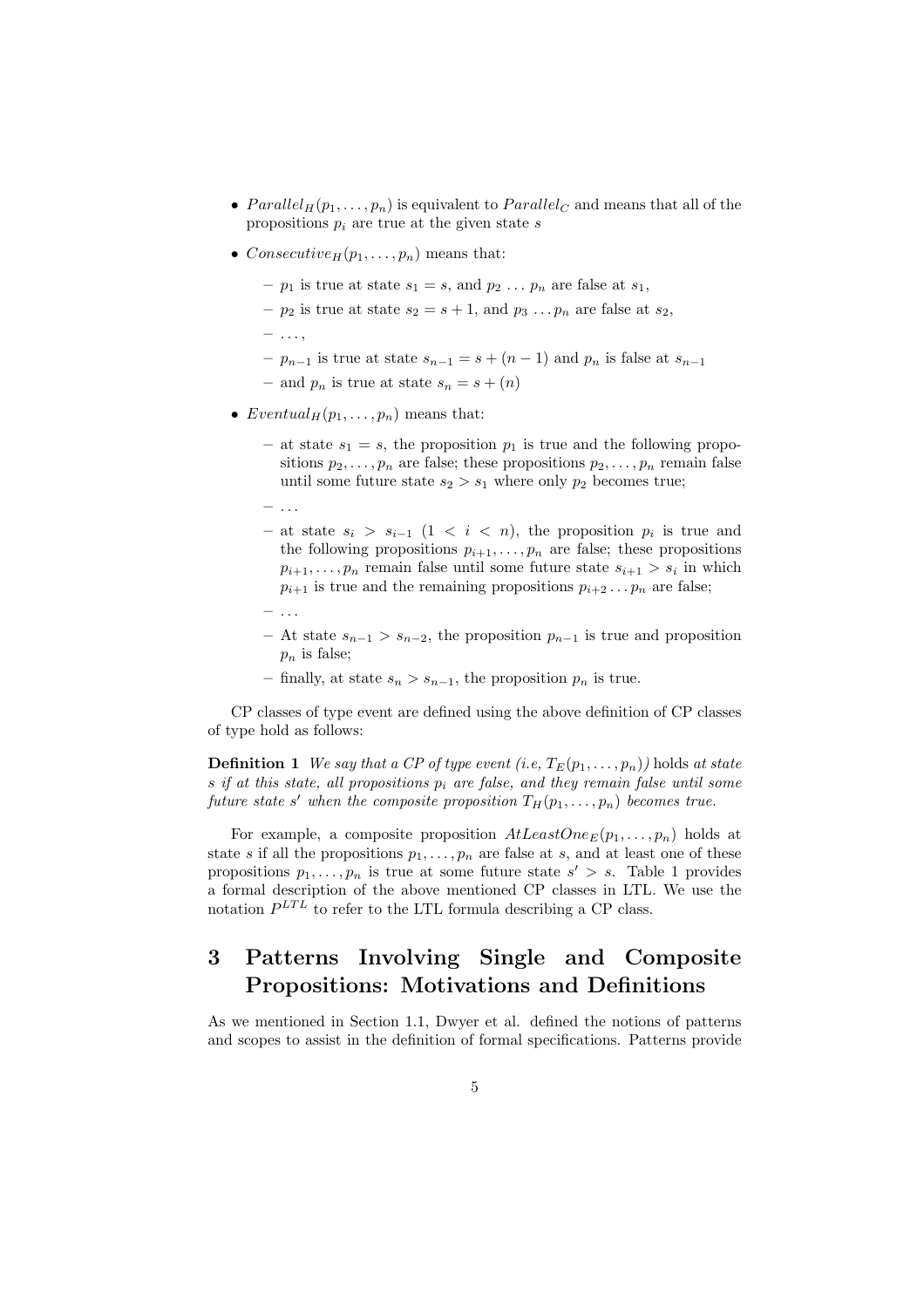Table 1: Description of CP Classes in LTL

| CP Class                | LTL Description $(P^{LTL})$                                                                                                                                                             |
|-------------------------|-----------------------------------------------------------------------------------------------------------------------------------------------------------------------------------------|
| AtLeastOne <sub>C</sub> | $p_1 \vee \ldots \vee p_n$                                                                                                                                                              |
| AtLeastOne <sub>H</sub> | $p_1 \vee \ldots \vee p_n$                                                                                                                                                              |
| AtLeastOne <sub>E</sub> | $(\neg p_1 \land \ldots \land \neg p_n) \land ((\neg p_1 \land \ldots \land \neg p_n) U (p_1 \lor \ldots \lor p_n))$                                                                    |
| $Parallel_C$            | $p_1 \wedge \ldots \wedge p_n$                                                                                                                                                          |
| Parallel <sub>H</sub>   | $p_1 \wedge \ldots \wedge p_n$                                                                                                                                                          |
| $Parallel_{E}$          | $(\neg p_1 \land \ldots \land \neg p_n) \land ((\neg p_1 \land \ldots \land \neg p_n) U (p_1 \land \ldots \land p_n))$                                                                  |
| $Consecutive_C$         | $(p_1 \wedge X(p_2 \wedge (\ldots (\wedge Xp_n)) \ldots))$                                                                                                                              |
| $Consecutive_{H}$       | $(p_1 \wedge \neg p_2 \wedge \ldots \wedge \neg p_n \wedge X(p_2 \wedge \neg p_3 \wedge \ldots \wedge \neg p_n \wedge X(\ldots \wedge X(p_{n-1} \wedge \neg p_n \wedge$                 |
|                         | $(Xp_n))\ldots))$                                                                                                                                                                       |
| $Consecutive_E$         | $(\neg p_1 \wedge \ldots \wedge \neg p_n) \wedge ((\neg p_1 \wedge \ldots \wedge \neg p_n) U(p_1 \wedge \neg p_2 \wedge \ldots \wedge \neg p_n \wedge X(p_2 \wedge \neg p_3 \wedge$     |
|                         | $\ldots \wedge \neg p_n \wedge X(\ldots \wedge X(p_{n-1} \wedge \neg p_n \wedge Xp_n)) \ldots))$                                                                                        |
| $Eventual_C$            | $(p_1 \wedge X(\neg p_2 U(p_2 \wedge X(\ldots \wedge X(\neg p_{n-1} U(p_{n-1} \wedge X(\neg p_n U p_n))))\ldots))))$                                                                    |
| Eventual <sub>H</sub>   | $(p_1 \wedge \neg p_2 \wedge \ldots \wedge \neg p_n \wedge ((\neg p_2 \wedge \ldots \wedge \neg p_n) U (p_2 \wedge \neg p_3 \wedge \ldots \wedge \neg p_n \wedge (\ldots \wedge$        |
|                         | $(p_{n-1} \wedge \neg p_n \wedge (\neg p_n U p_n)) \dots ))$                                                                                                                            |
| $Eventual_F$            | $(\neg p_1 \wedge \ldots \wedge \neg p_n) \wedge ((\neg p_1 \wedge \ldots \wedge \neg p_n) U (p_1 \wedge \neg p_2 \wedge \ldots \wedge \neg p_n \wedge ((\neg p_2 \wedge \ldots \wedge$ |
|                         | $\neg p_n$ ) $U(p_2 \wedge \neg p_3 \wedge \ldots \wedge \neg p_n \wedge (\ldots \wedge (p_{n-1} \wedge \neg p_n \wedge (\neg p_n U p_n)) \ldots))))$                                   |

common solutions to recurring problems, and scopes define the extent of program execution where the pattern is evaluated. In this work we are concerned with the following patterns:

- $\bullet$  the absence of  $P$ , and
- $\bullet$  the existence of  $P$ ,
- $Q$  precedes  $P$ ;
- $Q$  strictly precedes  $P$ ; and
- $Q$  responds to  $P$ .

Note that the strict precedence pattern was defined by Mondragon et al. [11], and it represents a modification of the precedence pattern as defined by Dwyer et al. The following subsections describe these patterns when defined using single and composite propositions.

#### 3.1 Absence and Existence: Precise Descriptions.

The absence of  $P$  means that the (single or composite) property  $P$  never holds, i.e., for every state s, P does not hold at s. In the case of CP classes, this simply means that  $P^{LTL}$  (as defined in Table 1 for each CP class) is never true. The LTL formula corresponding to the absence of  $P$  is:

$$
\Box \neg P^{LTL} \tag{1}
$$

The existence of  $P$  means that the (single or composite) property  $P$  holds at some state  $s$  in the computation. In the case of CP classes, this simply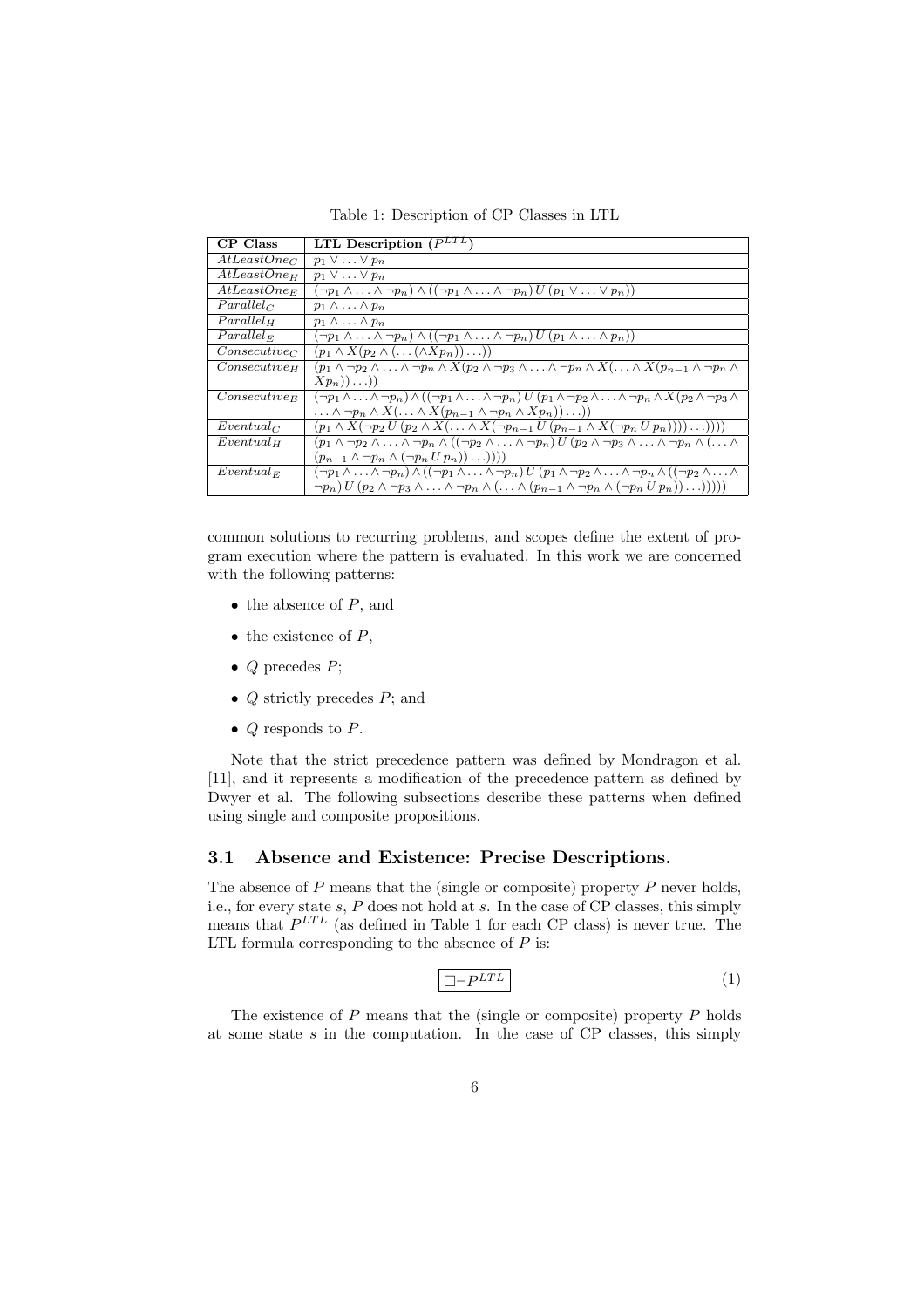means that  $P^{LTL}$  is true at some state of the computation. The LTL formula corresponding to the existence of  $P$  is:

 $\Diamond P^{LTL}$  (2)

### 3.2 Precedence, Strict Precedence, and Response: Precise Definition

For single proposition, the meaning of "precedes", "strictly precedes", and "responds" is straightforward:

- q precedes p means that every time the property p holds, the property q must hold either in a previous state or at the same state;
- q strictly precedes p means that every time the property p holds, the property  $q$  must hold in a previous state;
- q responds to p means that every time the property p holds, the property q must hold either at the same state or at a later state.

To extend the above meanings to CP, we need to explain what "after" and "before" mean for in the case of CP. While single propositions are evaluated in a single state, CP, in general, deal with a sequence of states or a time interval (this time interval may be degenerate, i.e., it may consist of a single state). Specifically, for every CP  $P = T(p_1, \ldots, p_n)$ , there is a beginning state  $b_P$  – the first state in which one of the propositions  $p_i$  becomes true, and an ending state  $e_P$  – the first state in which the condition T is fulfilled. For example, for Consecutive<sub>C</sub>, the ending state is the state  $s + (n-1)$  when the last statement  $p_n$  holds; for  $AtLeastOne<sub>C</sub>$ , the ending state is the same as the beginning state – it is the first state when one of the propositions  $p_i$  holds for the first time. In these terms, P occurs before Q if  $e_P \leq b_Q$  and P occurs after Q if  $b_P \geq e_Q$ .

For each state s and for each CP  $P = T(p_1, ..., p_n)$  that holds at this state s, we will define the beginning state  $e_P(s)$  and the ending state  $e_P(s)$ . The following is a description of  $b_P$  and  $e_P$  for the CP classes of types condition and event defined in Table 1 (to simplify notations, wherever it does not cause confusion, we will skip the state s and simply write  $b_P$  and  $e_P$ ):

- For the CP class  $P = AtLeastOne_C(p_1, \ldots, p_n)$  that holds at state s, we take  $b_P(s) = e_P(s) = s$ .
- For the CP class  $P = AtLeastOne_E(p_1, \ldots, p_n)$  that holds at state s, we take, as  $b_P(s) = e_P(s)$ , the first state  $s' > s$  at which one of the propositions  $p_i$  becomes true.
- For the CP class  $P = Parallel_C(p_1, \ldots, p_n)$  that holds at state s, we take  $b_P(s) = e_P(s) = s.$
- For the CP class  $P = Parallel_E(p_1, \ldots, p_n)$  that holds at state s, we take, as  $b_P(s) = e_P(s)$ , the first state  $s' > s$  at which all the propositions  $p_i$ become true.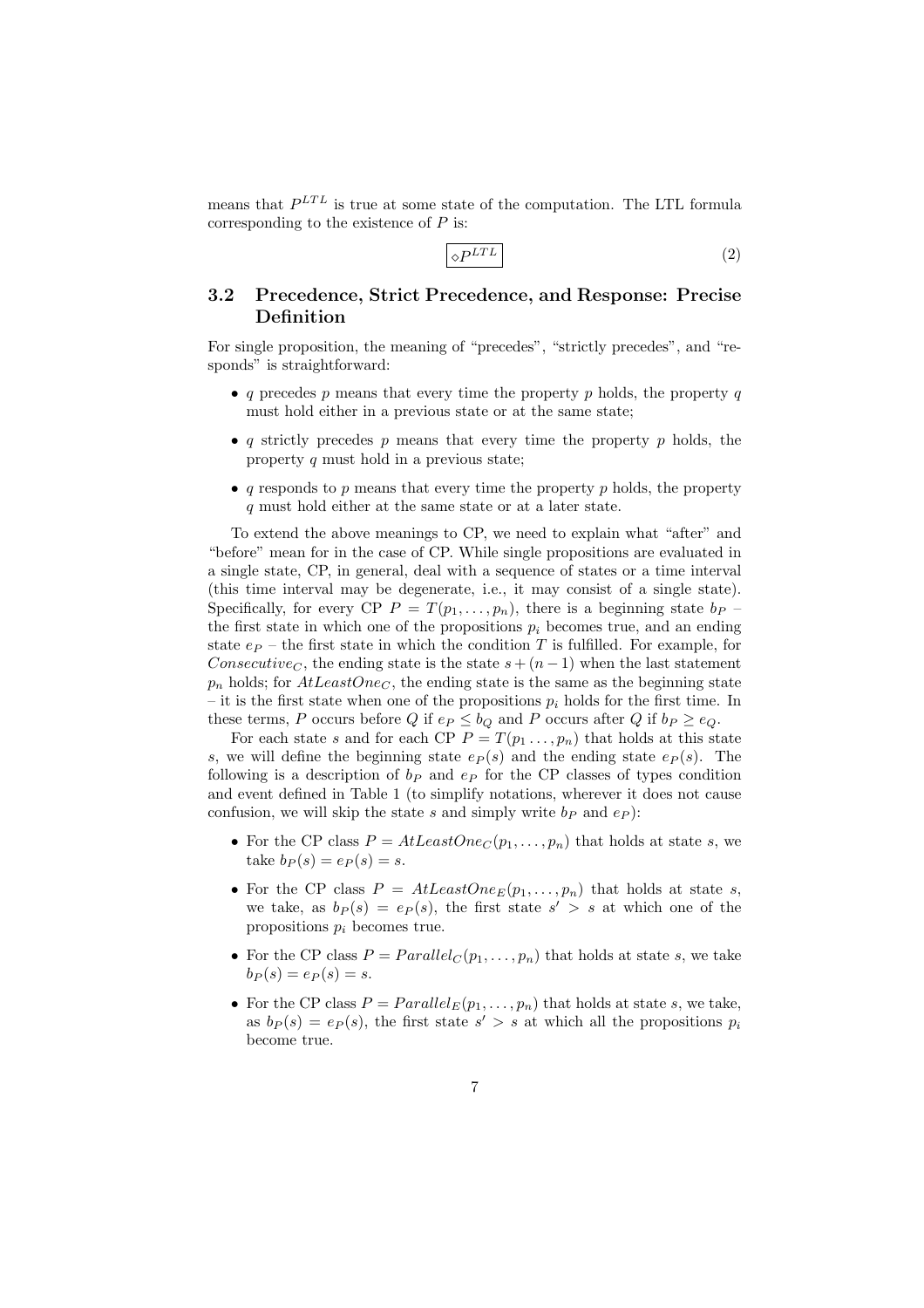- For the CP class  $P = Consecutive_C(p_1, \ldots, p_n)$  that holds at state s, we take  $b_P(s) = s$  and  $e_P(s) = s + (n - 1)$ .
- For the CP class  $P = Consecutive_E(p_1, \ldots, p_n)$  that holds at state s, we take, as  $b_P(s)$ , the first state  $s' > s$  at which the proposition  $p_1$  becomes true, and we take  $e_P(s) = s' + (n - 1)$ .
- For the CP class  $P = Eventually(p_1, \ldots, p_n)$  that holds at state s, we take  $b_P(s) = s$ , and as  $e_P(s)$ , we take the first state  $s_n > s$  in which the last proposition  $p_n$  is true and the previous propositions  $p_2, \ldots, p_{n-1}$  were true at the corresponding states  $s_2, \ldots, s_{n-1}$  for which  $s \lt s_2 \lt \ldots \lt s_n$  $s_{n-1} < s_n$ .
- For the CP class  $P = Eventual_E(p_1, \ldots, p_n)$  that holds at state s, we take as  $b_P(s)$ , the first state  $s_1$  at which the first proposition  $p_1$  becomes true, and as  $e_P(s)$ , the first state  $s_n$  in which the last proposition  $p_n$  becomes true.

Now that we have defined the meaning of before and after in the case of CP, we can give a precise definitions of Precedence, Strict Precedence, and Response with Global scope:

**Definition 2** Let  $P$  and  $Q$  be  $CP$  classes. We say that  $Q$  precedes  $P$  if once P holds at some state s, then Q also holds at some state s' for which  $e_Q(s') \leq$  $b_P(s)$ . This simply indicates that Q precedes P iff the ending state of Q is the same as the beginning state of  $P$  or it is a state that happens before the beginning state of P.

**Definition 3** Let P and Q be CP classes. We say that  $Q$  strictly precedes P if once  $P$  holds at some state  $s$ , then  $Q$  also holds at some state  $s'$  for which  $e_Q(s') < b_P(s)$ . This simply indicates that Q strictly precedes P iff the ending state of Q is a state that happens before the beginning state of P.

**Definition 4** Let P and Q be CP classes. We say that  $Q$  responds to P if once  $P$  holds at some state  $s$ , then  $Q$  also holds at some state  $s'$  for which  $b_Q(s') \geq e_P(s)$ . This simply indicates that Q responds to P iff the beginning state of  $Q$  is the same as the ending state of  $P$  or it is a state that follows the ending state of P.

# 4 Non-Global Scopes Involving Composite Propositions: Motivations and Definitions

So far we have discussed patterns within the "Global" scope. In this Section, we provide a formal definition of the other scopes described in Section 1.1. We also provide semantics for these patterns.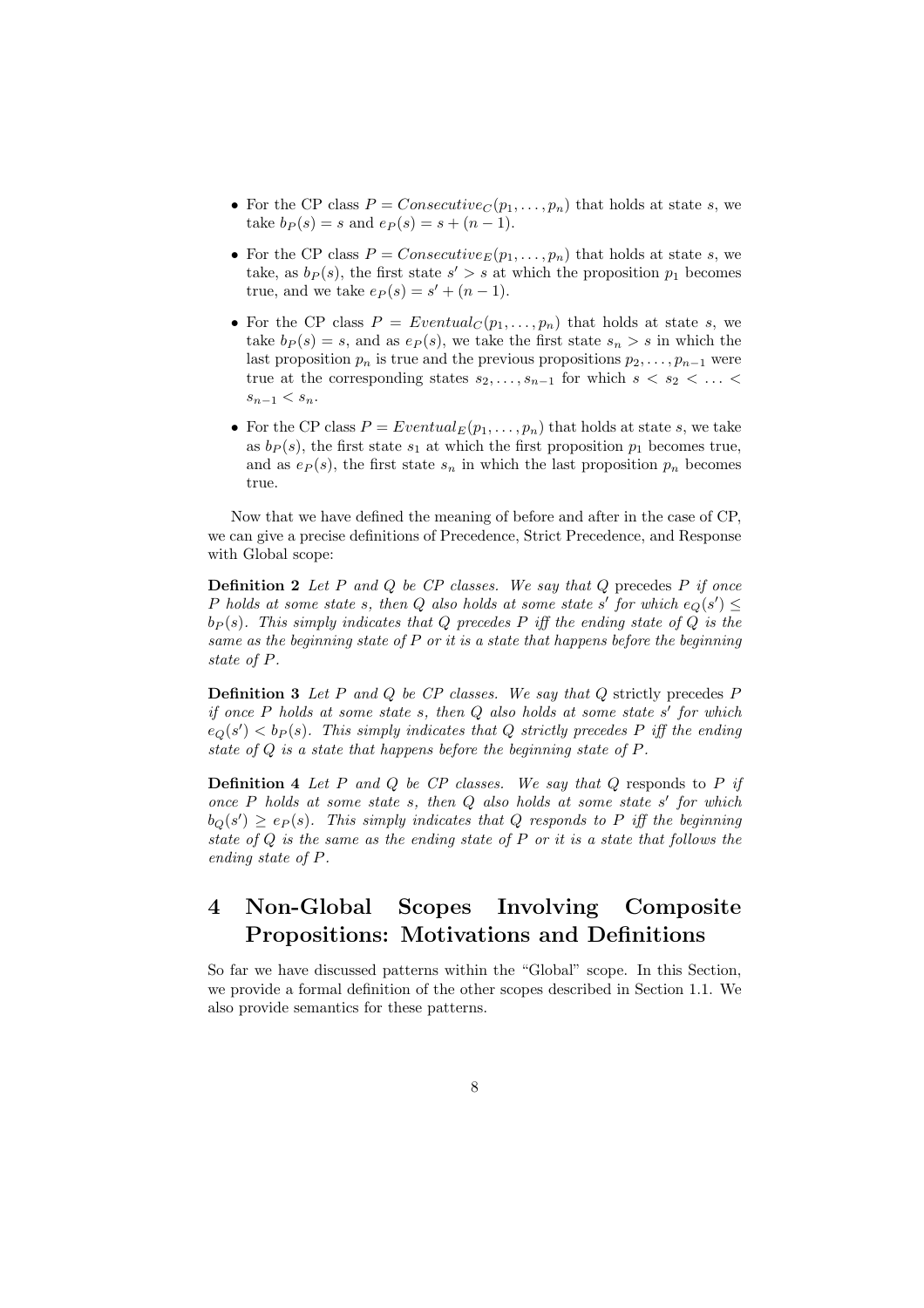Table 2: Description of Patterns Within Scopes

| Pattern    | Description)                                                                        |
|------------|-------------------------------------------------------------------------------------|
| Existence  | We say that there is an <i>existence of P within a scope</i> S if P s-holds at some |
|            | state within this scope.                                                            |
| Absence    | We say that there is an absence of P within a scope S if P never s-holds at         |
|            | any state within this scope.                                                        |
| Precedence | We say that Q precedes P within the scope s if once $P$ s-holds at some state       |
|            | s, then Q also s-holds at some state s' for which $e_Q(s') \leq b_P(s)$ .           |
| Strict     | We say that Q strictly precedes P within the scope s if once P s-holds at           |
| Precedence | some state s, then Q also s-holds at some state s' for which $e_O(s') < b_P(s)$ .   |
| Response   | We say that $Q$ responds to $P$ within the scope $s$ if once $P$ s-holds at some    |
|            | state s, then Q also s-holds at some state s' for which $b_O(s') \geq e_P(s)$ .     |

We start by providing formal definitions of scopes that use CP as their parameters.<sup>1</sup>

- For the "Before R", there is exactly one scope the interval  $[0, b_R(s_f))$ , where  $s_f$  is the first state when R becomes true. Note that the scope contains the state where the computation starts, but it does not contain the state associated with  $b_R(s_f)$ .
- For the scope "After  $L$ ", there is exactly one scope the interval  $[e_L(s_f), \infty)$ , where  $s_f$  is the first state in which L becomes true. This scope, includes the state associated with  $e_L(s_f)$ .
- For the scope "Between L and R", a scope is an interval  $[e_L(s_L), b_R(s_R)]$ , where  $s_L$  is the state in which L holds and  $s_R$  is the first state  $> e_L(s_L)$ when  $R$  becomes true. The interval contains the state associated with  $e_L(s_L)$  but not the state associated with  $b_R(s_R)$ .
- For the scope "After  $L$  Until  $R$ ", in addition to scopes corresponding to "Between L and R", we also allow a scope  $[e_L(s_L), \infty)$ , where  $s_L$  is the state in which L holds and for which R does not hold at state  $s > e_L(s_L)$ .

Using the above definitions of scopes made up of CP, we can now define what it means for a CP class to hold within a scope.

**Definition 5** Let P be a CP class, and let S be a scope. We say that P s-holds (meaning, P holds in the scope S) in S if  $P^{LTL}$  holds at state  $s_p \in S$  and  $e_P(s_P) \in S$  (i.e. ending state  $e_P(s_p)$  belongs to the same scope S).

Table 2 provides a formal description of what it means for a pattern to hold within a scope.

Now that we have defined what it means for a pattern to hold within the different types of scopes, we are ready to provide the LTL description of the five patterns within the scopes ("Before  $R$ ", "After  $L$ ", "Between  $L$  And  $R$ ", and "After  $L$  Until  $R$ ").

<sup>1</sup>These definitions use the notion of beginning state and ending state as defined in Section 3.2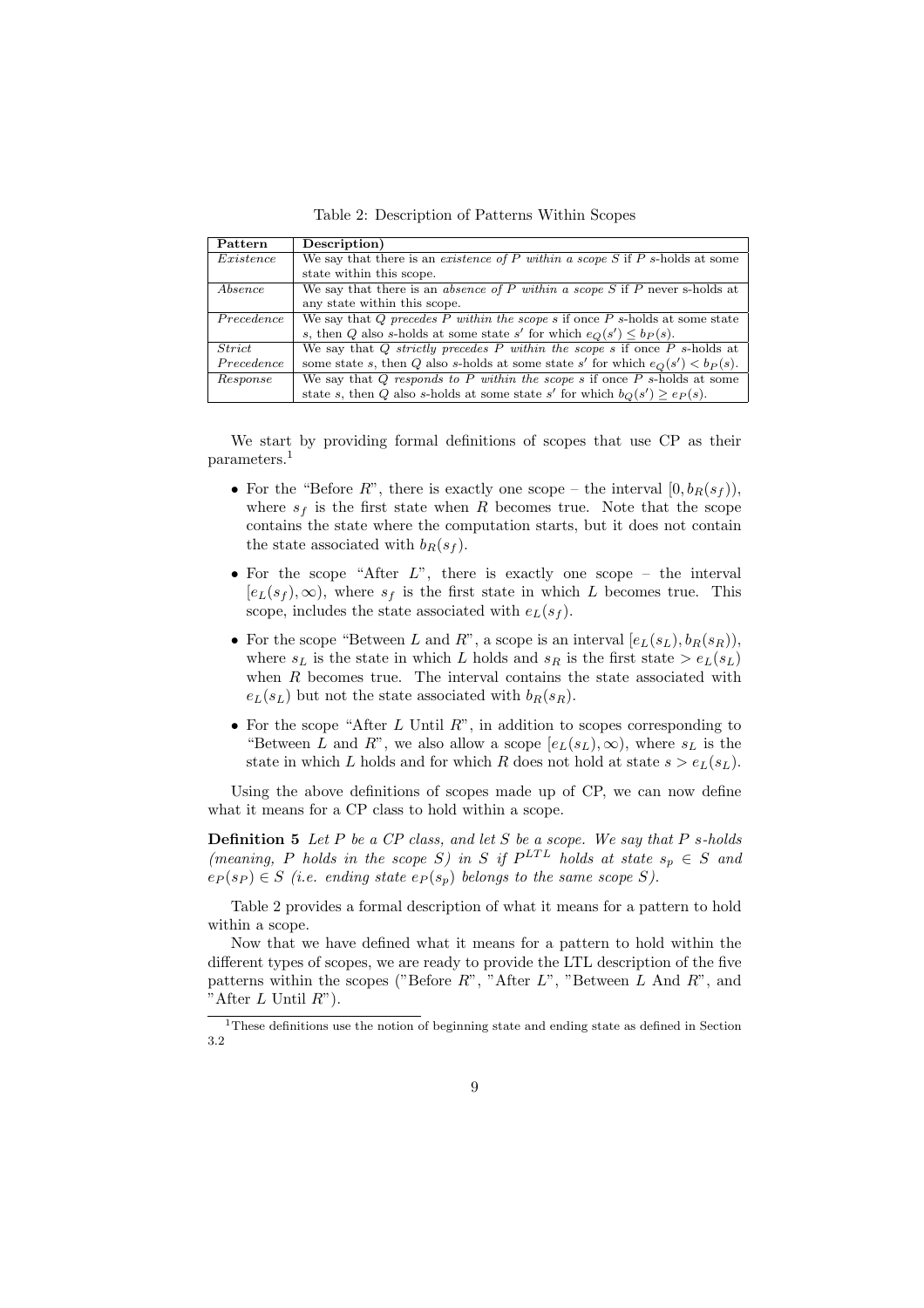## 5 Need for New Operations

To describe LTL formulas for the patterns and scopes with CP, we need to define new "and" operations. These operations will be used to simplify the specification of the LTL formulas in Section 6.

In non-temporal logic, the formula  $A \wedge B$  simply means that both A and B are true. In particular, if we consider a non-temporal formula A as a particular case of LTL formulas, then A means simply that the statement A holds at the given state, and the formula  $A \wedge B$  means that both A and B hold at this same state.

In general a LTL formula A holds at state s if some "subformulas" of A hold in s and other subformulas hold in other states. For example, the formula  $p_1 \wedge Xp_2$  means that  $p_1$  holds at the state s while  $p_2$  holds at the state s+1; the formula  $p_1 \wedge X \diamond p_2$  means that  $p_1$  holds at state s and  $p_2$  holds at some future state  $s_2 > s$ , etc. The statement  $A \wedge B$  means that different subformulas of A hold at the corresponding different states but B only holds at the original state s. For patterns involving CP, we define an "and" operation that ensures that B holds at all states in which different subformulas of A hold. For example, for this new "and" operation,  $(p_1 \wedge Xp_2)$  and B would mean that B holds both at the state s and at the state s+1 (i.e. the correct formula is  $(p_1 \wedge B \wedge X(p_2 \wedge B))$ ). Similarly,  $(p_1 \wedge X \otimes p_2)$  and B should mean that B holds both at state s and at state  $s_2 > s$  when  $p_2$  holds. In other words, we want to state that at the original state s, we must have  $p_1 \wedge B$ , and that at some future state  $s_2 > s$ , we must have  $p_2 \wedge B$ . This can be described as  $(p_1 \wedge B) \wedge X \diamond (p_2 \wedge B)$ .

To distinguish this new "and" operation from the original LTL operation ∧, we will use a different "and" symbol & to describe this new operation. However, this symbol by itself is not sufficient since people use  $\&$  in LTL as well; so, to emphasize that our "and" operation means "and" applied at several different moments of time, we will use a combination  $\&_{r}$  of several  $\&$  symbols.

In addition to the original "and"  $A \wedge B$  which means that B holds at the original moment of time t and to the new "repeated and"  $A \&_{r}$ , B meaning that B holds at all moments of time which are relevant for the LTL formula A, we will also need two more operation.

- The new operation  $A \& B$  will indicate that B holds at the last of Arelevant moments of time.
- The new operation  $A \&_{-l} B$  will indicate that B holds at the all A-relevant moments of time except for the last one.

In the following text, we will give formal definitions of these operations. Specifically, the definition of  $\&_{r}$  is given for general LTL formulas; for  $\&_{-l}$  and  $\&_{l}$ , we will only give the definition for the particular cases needed in our patterns (i.e, in the cases of "anding" two CP classes).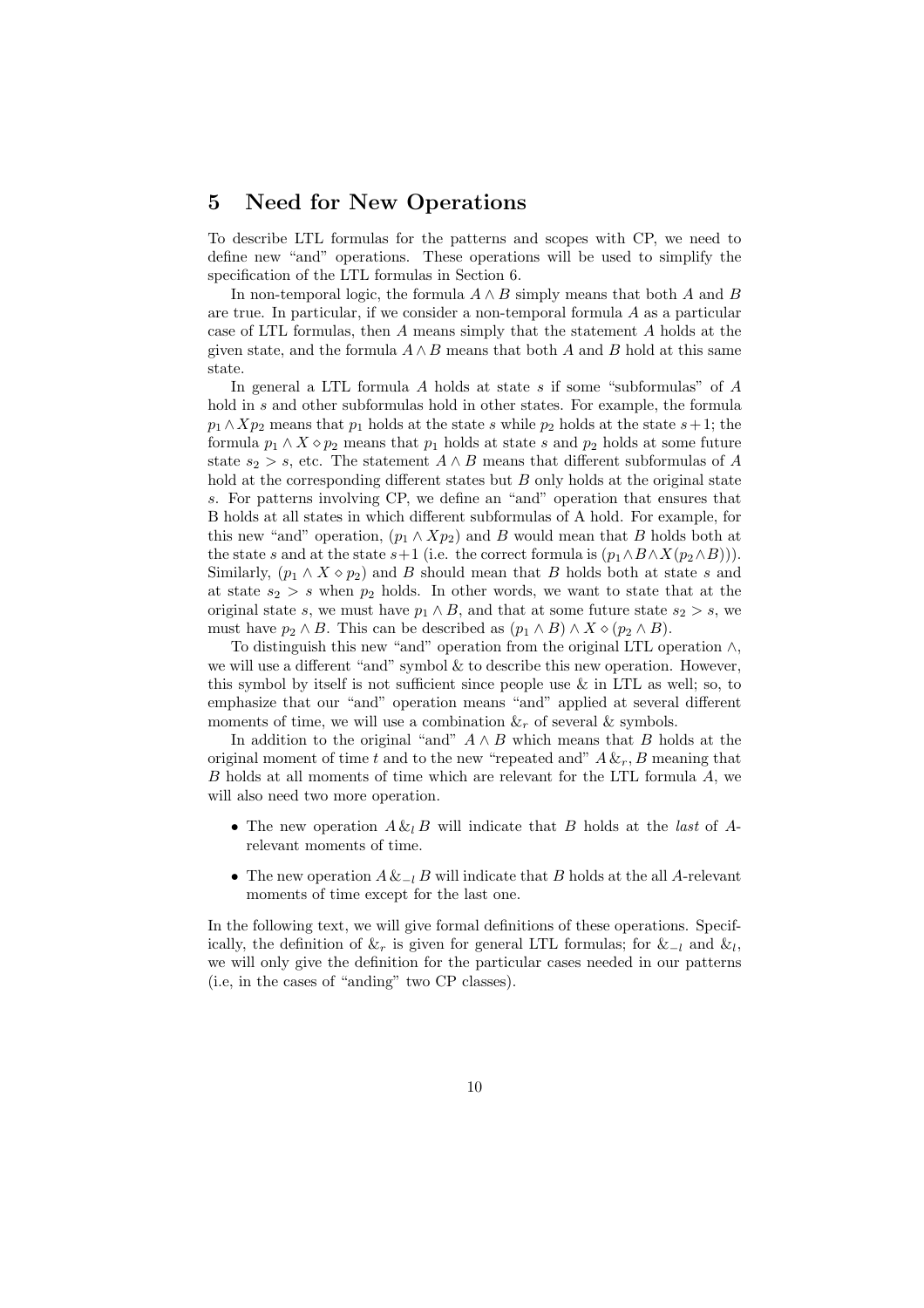### 5.1 The New Operator " $\&_r$ "

In logic in general, recursive definitions of a formula lead to a definition of a  $subformula -$  as one of the auxiliary formulas in the construction of a given formula. Specifically, for our definition of LTL formulas, we have the following definition of an immediate subformula which leads to the recursive definition of a subformula.

**Definition 6** A formula P is an immediate subformula of the formulas  $\neg P$ ,  $P \vee Q$ ,  $Q \vee P$ ,  $P \wedge Q$ ,  $Q \wedge P$ ,  $P \rightarrow Q$ ,  $Q \rightarrow P$ ,  $XP$ ,  $\diamond P$ ,  $\Box P$ ,  $P \cup Q$ , and  $Q \cup P$ .

#### Definition 7

- $\bullet$  A formula  $P$  is its own subformula.
- If a formula  $P$  is an immediate subformula of the formula  $Q$ , then  $P$  is a subformula of Q.
- If  $P$  is a subformula of  $Q$  and  $Q$  is a subformula of  $R$ , then  $P$  is a subformula of R.
- Nothing else is a subformula.

Subformulas of a given formula  $P$  form a (parse) tree, in which the formula P is a root, immediate subformulas are children, and single propositions are leaves. For example, the LTL formula  $\neg p_1 \wedge (\neg p_1 U p_1)$  (the simplest case of  $AtLeastOne<sub>E</sub><sup>LTL</sup>$  has the following subformula tree:



#### Definition 8

- An LTL formula that does not contain any LTL temporal operations  $X$ ,  $\Diamond$ ,  $\Box$ , and U, is called a propositional formula.
- A propositional formula P that is a subformula of an LTL formula Q is called a propositional subformula of Q.
- A formula  $P$  is called a maximal propositional subformula of the LTL formula Q if it is a propositional subformula of Q and it is not a subformula of any other propositional subformula of Q.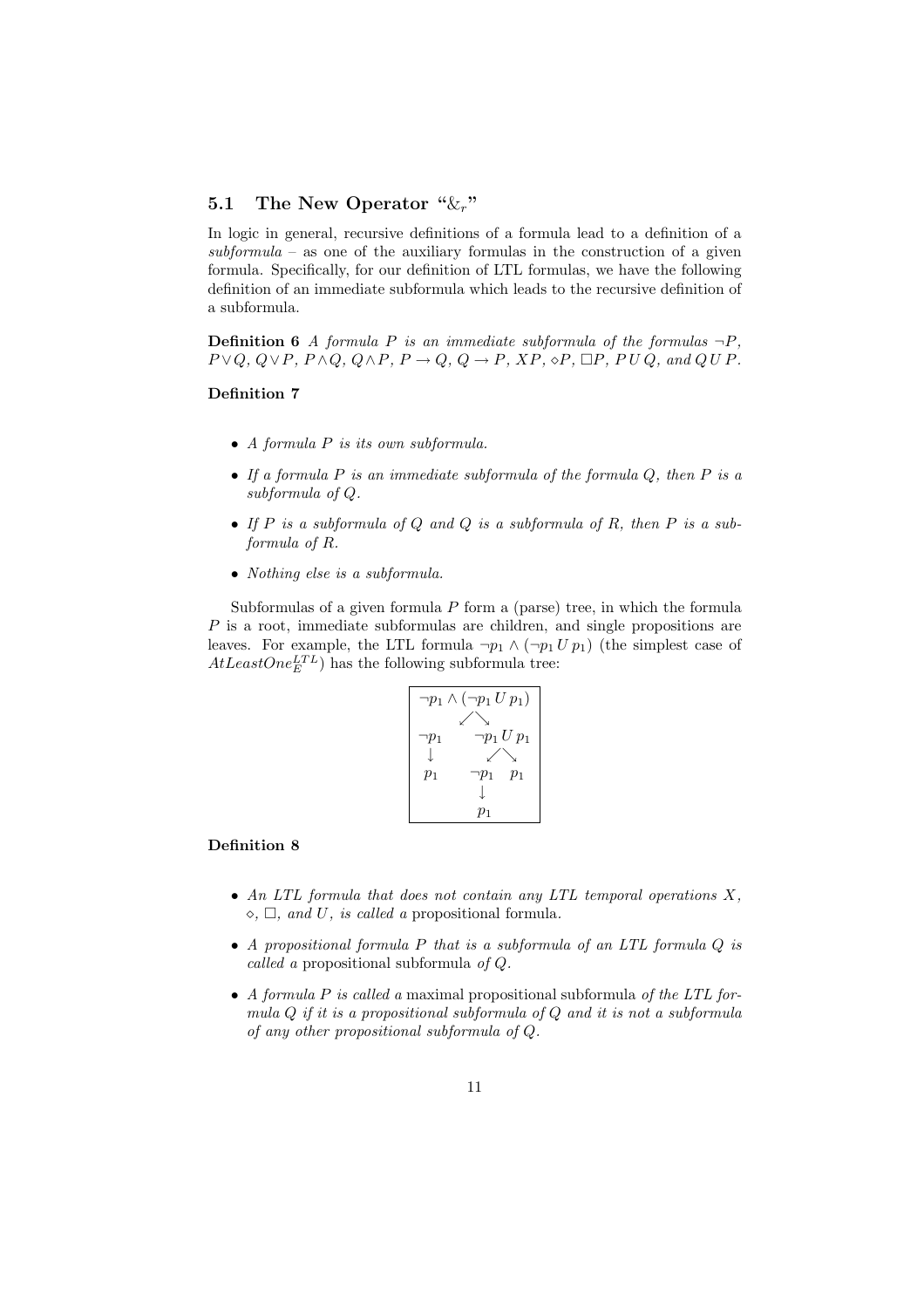For example, a formula  $\neg p_1$  is a propositional subformula of the LTL formula  $(\neg p_1 \land \neg p_2) \land ((\neg p_1 \land \neg p_2) U (p_1 \lor p_2))$  (another particular case of  $AtLeastOne<sub>E</sub><sup>TTL</sup>$  but it is not its maximal propositional subformula – because it is a subformula of another propositional subformula  $\neg p_1 \wedge \neg p_2$ . On the other hand,  $\neg p_1 \wedge \neg p_2$  is a maximal propositional subformula.

Now, we are ready to define the construction  $P \&_{r} Q$ . Informally, we replace each maximal propositional subformula  $P'$  of the formula P with  $P' \wedge Q$ .

- If P is a propositional formula, then  $P \&_{r} Q$  is defined as  $P \wedge Q$ .
- If P is not a propositional formula, P is of the type  $\neg R$ , and  $R \&_{r} Q$  is already defined, then  $P \&_{r} Q$  is defined as  $\neg (R \&_{r} Q)$ .
- If P is not a propositional formula, P is of the type  $R \vee R'$ , and formulas  $R \&_{r} Q$  and  $R' \&_{r} Q$  are already defined, then  $P \&_{r} Q$  is defined as  $(R \&_{r} Q) \vee (R' \&_{r} Q).$
- If P is not a propositional formula, P is of the type  $R \wedge R'$ , and formulas  $R \&_{r} Q$  and  $R' \&_{r} Q$  are already defined, then  $P \&_{r} Q$  is defined as  $(R \&_{r} Q) \wedge (R' \&_{r} Q).$
- If P is not a propositional formula, P is of the type  $R \to R'$ , and formulas  $R \&_{r} Q$  and  $R' \&_{r} Q$  are already defined, then  $P \&_{r} Q$  is defined as  $(R \&_{r} Q) \rightarrow (R' \&_{r} Q).$
- If P is of the type XR, and  $R \&_{r} Q$  is already defined, then  $P \&_{r} Q$  is defined as  $X(R \&_{r} Q)$ .
- If P is of the type  $\circ R$ , and  $R \& R \& Q$  is already defined, then  $P \& R \& Q$  is defined as  $\diamond (R \& r Q)$ .
- If P is of the type  $\Box R$ , and  $R \& R \& Q$  is already defined, then  $P \& R \& Q$  is defined as  $\Box(R\&R\cdot Q)$ .
- If P is of the type  $RUR'$ , and formulas  $R \&_{r} Q$  and  $R' \&_{r} Q$  are already defined, then  $P \&_{r} Q$  is defined as  $(R \&_{r} Q) U (R' \&_{r} Q)$ .

For example, when  $P$  is a formula

 $(\neg p_1 \land \neg p_2 \land \ldots \land \neg p_n) \land ((\neg p_1 \land \neg p_2 \land \ldots \land \neg p_n) U (p_1 \lor p_2 \lor \ldots \lor p_n))$ 

(general case of  $AtLeastOne<sub>E</sub><sup>TT</sup>$ ), then  $P \&_{r} Q$  is the formula

 $(\neg p_1 \land \neg p_2 \land \ldots \land \neg p_n \land Q) \land ((\neg p_1 \land \neg p_2 \land \ldots \land \neg p_n \land Q) U ((p_1 \lor p_2 \lor \ldots \lor p_n) \land Q))$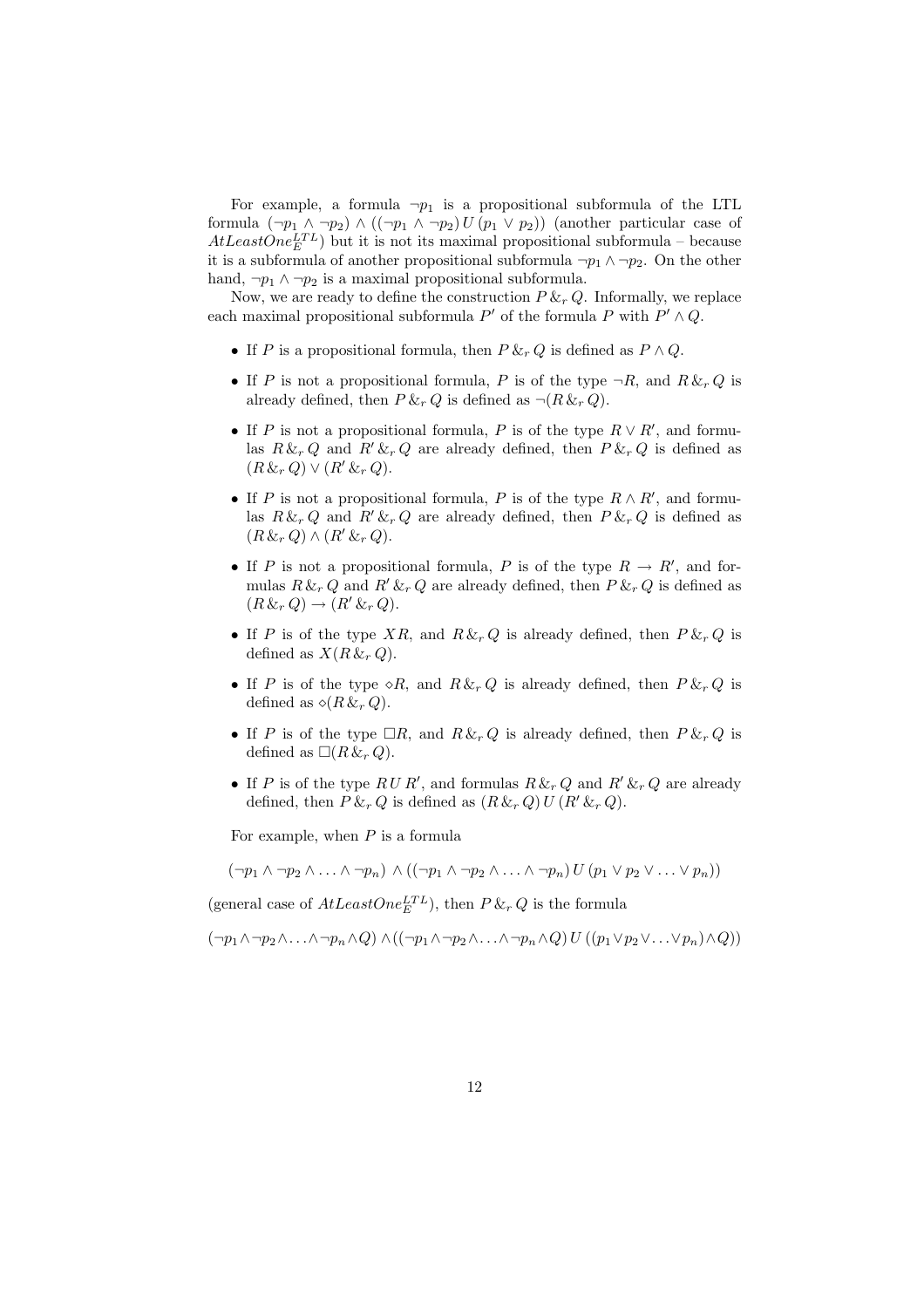### 5.2 The New Operators " $\&_1$ " and " $\&_1$ "

Unlike the operator  $\&_{r}$ , we do not provide a general definition of the two new operators the new operators " $\&_{-1}$ " and " $\&_{l}$ ". We provide a definition for these operators in term of CP class. In other word, we provide definitions for  $(A \&_{-1})$ B) and  $(A \& B)$  in the cases where A and B are both CP classes. This definition does not extend to any A and B such that A and B are LTL formulas but not CP classes.

**Definition 9** the operator " $\&_{-l}$ " is defined as follows:

- When P is of the type  $T_C(p_1,\ldots,p_n)$  or  $T_H(p_1,\ldots,p_n)$ , with  $T = Parallel$ or T = AtLeastOne, then  $P \&_{-l} A$  is defined as  $P \wedge A$ .
- When P is of the type  $T_C(p_1,\ldots,p_n)$ , with  $T = \text{Consecutive or } T =$ Eventual, then  $P \& A$  is defined as  $T_C(p_1 \wedge A, \ldots, p_{n-1} \wedge A, p_n)$ .
- When P is of the type  $T_H(p_1, \ldots, p_n)$ , with  $T =$  Consecutive or  $T =$ Eventual, then  $P \&_{-l} A$  is defined as

 $T_C(p_1 \wedge \neg p_2 \wedge \ldots \wedge \neg p_n \wedge A, \ldots, p_{n-1} \wedge \neg p_n \wedge A, p_n).$ 

• When P is of the type  $T_E(p_1, \ldots, p_n)$ , then  $P \&_{-l} A$  is defined as

 $(\neg p_1 \land \ldots \land \neg p_n \land A) \land ((\neg p_1 \land \ldots \land \neg p_n \land A) U (T_H(p_1, \ldots, p_n) \& -_l A)).$ 

**Definition 10** the operator " $\ι$ " is defined as follows:

- When P is of the type  $T_C(p_1,\ldots,p_n)$  or  $T_H(p_1,\ldots,p_n)$ , with  $T = Parallel$ or T = AtLeastOne, then P &<sub>l</sub> A is defined as  $P \wedge A$ .
- When P is of the type  $T_C(p_1,\ldots,p_n)$ , with  $T =$  Consecutive or  $T =$ Eventual, then  $P \& A$  is defined as  $T_C(p_1, \ldots, p_{n-1}, p_n \wedge A)$ .
- When P is of the type  $T_H(p_1,\ldots,p_n)$ , with  $T = \text{Consecutive or } T =$ Eventual, then  $P \& A$  is defined as

 $T_C(p_1 \wedge \neg p_2 \wedge \ldots \wedge \neg p_n, \ldots, p_{n-1} \wedge \neg p_n, p_n \wedge A).$ 

• When P is of the type  $T_E(p_1, \ldots, p_n)$ , then P  $\&_l A$  is defined as

 $(\neg p_1 \land \ldots \land \neg p_n) \land ((\neg p_1 \land \ldots \land \neg p_n) U (T_H(p_1, \ldots, p_n) \&_l A)).$ 

# 6 General LTL Formulas for Patterns and Scopes With CP

This Section provides the abstract LTL formulas that can be used to define LTL specifications for all pattern/scope/CP combinations. We start by defining the formulas within the Global and Before R scopes. These formulas will be used to define the formulas for patterns within the remaining scopes as explained in Section 6.2.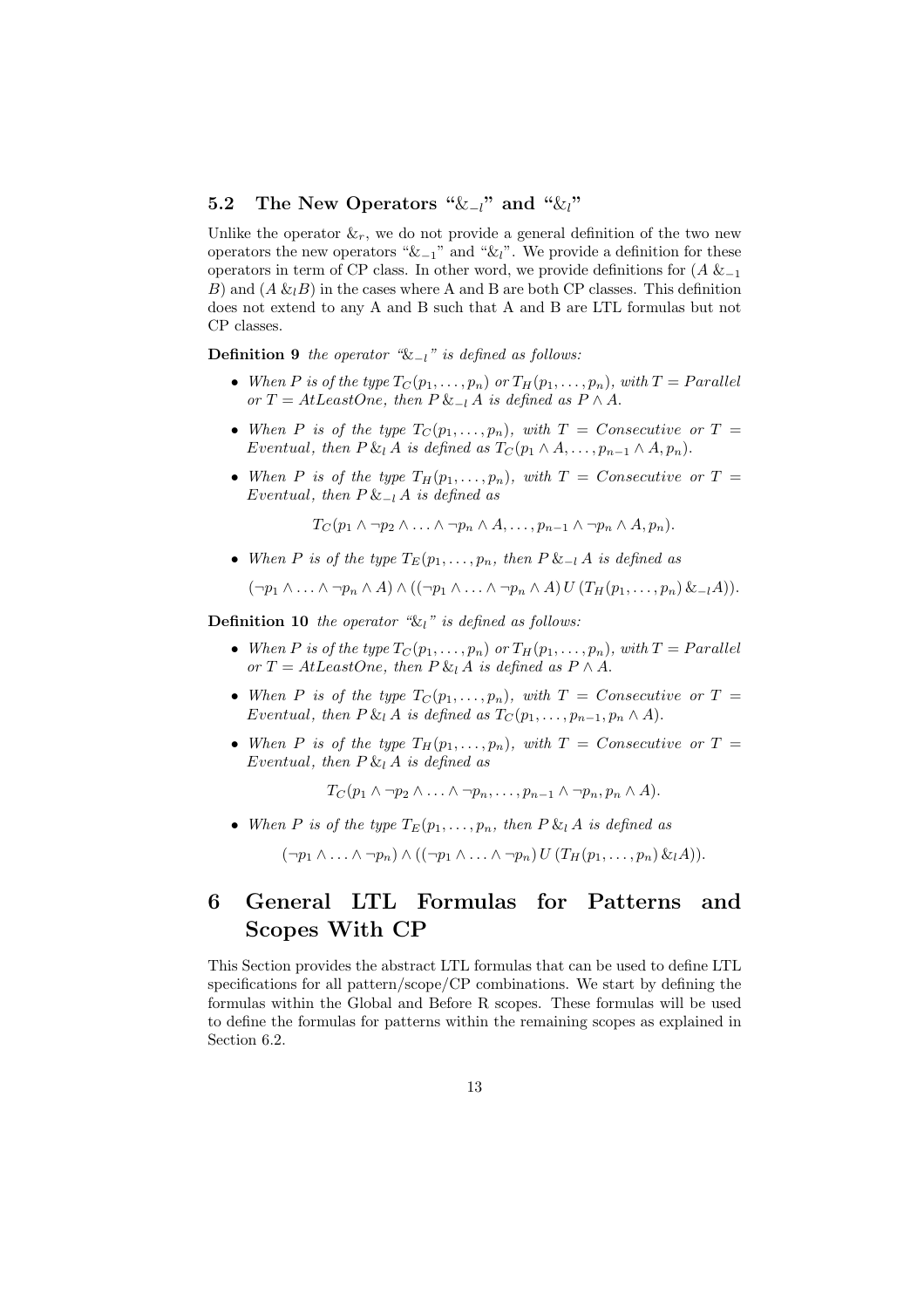### 6.1 Formulas for Patterns Within Global and Before R Scopes

Table 3 and 4 provide the abstract LTL formulas for patterns within the Global and Before R scopes respectively. Note that the subscripts C and E attached to each CP indicates whether the CP class is of type condition or event, respectively. In the case where no subscript is available, then this indicates that the type of the CP class is not relevant and that the formula works for both types of CP classes. Also, in Table 3, the terms  $P^{LTL}$ ,  $L^{LTL}$ ,  $R^{LTL}$ ,  $Q^{LTL}$  refer to the LTL formula representing the CP class as described in Table 1

| Pattern               | LTL Formula)                                                                                                                         |
|-----------------------|--------------------------------------------------------------------------------------------------------------------------------------|
| Absence of P          | $\Box \neg P^{LTL}$                                                                                                                  |
| <i>Existence of P</i> | $\delta P^{LTL}$                                                                                                                     |
| $Q$ Precedes $P_C$    | $\bigcap ((\bigcap (Q^{LTL} \&_{-l} \bigcap P^{LTL})\big) U P^{LTL})$                                                                |
| $Q_C$ Precedes $P_E$  | $\lnot((\lnot Q^{LTL}) U ((\lnot p_1 \land \ldots \land \lnot p_n) \land \lnot Q^{LTL} \land X(P_H^{LTL}))$                          |
| $Q_E$ Precedes $P_E$  | $\neg((\neg(Q^{LTL}\&_{-l}\neg P_H^{LTL})) U (((\neg p_1 \land \dots \land \neg p_n) \land X (P_H^{LTL}))))$                         |
| Q Strictly            | $\bigcap ((\bigcap (Q^{LTL} \&_{r} \bigcap P^{LTL})\big) U P^{LTL})$                                                                 |
| $Precedes P_C$        |                                                                                                                                      |
| $Q_C$ Strictly        | $\lnot((\lnot Q^{LTL}) U ((\lnot p_1 \wedge \ldots \wedge \lnot p_n) \wedge \lnot Q^{LTL} \wedge X(P_H^{LTL} \wedge \lnot Q^{LTL}))$ |
| $Precedes P_E$        |                                                                                                                                      |
| $Q_E$ Strictly        | $\neg((\neg(Q^{LTL} \& _r \neg P_H^{LTL})) U (((\neg p_1 \land \ldots \land \neg p_n) \land X(P_H^{LTL}))))$                         |
| $Precedes P_E$        |                                                                                                                                      |
| $Q$ Responds to $P$   | $\Box (P^{LTL} \rightarrow (P^{LTL} \& 1 \diamond Q^{LTL}))$                                                                         |

Table 3: Abstract LTL Formulas for Patterns Within Global Scope

#### 6.2 Formulas for Patterns Within the Remaining Scopes

Pattern formulas for the scopes "After  $L$ ", "Between  $L$  And  $R$ ", and "After L Until  $R^{\prime\prime}$  can be generated using the formulas for the Global and Before R scopes described in Tables 3 and 4. In this Section, we use the symbol  $\mathcal{P}_G^{LTL}$  to refer to formulas for the specific pattern within the Global scope, and we use the symbol  $\mathcal{P}^{\mathcal{LTL}}_{\leq \mathcal{R}}$  to refer to formulas for the specific pattern within the Before R scope. Table 5 provides description of the abstract LTL formulas for patterns within the After L, Between L And R, and After L Until R scopes.

The following is an example of how these general LTL formulas can be used. Let us assume that the desired property can be described by the Response (P,Q) pattern within the Between L and R scope. In addition, let us assume that L is of type  $Parallel_C (l_1, l_2), P$  is of type  $Consecutive_C (p_1, p_2), Q$  is of type *Parallel<sub>C</sub>* ( $q_1, q_2$ ), and R is of type  $AtLeastOne<sub>C</sub>$  ( $r_1, r_2$ ). To get the desired LTL formula for the Response (P,Q) pattern within the Between L and R scope, we first need to get the the formula for this pattern within the Before R scope (i.e. we need to find  $\mathcal{P}_{\leq R}^{\mathcal{L}TL}$ ). The general LTL formula corresponding to this pattern, scope, and CP classes combination is the one next to last in Table 4. The resulting LTL formula  $(\mathcal{P}_{\leq R}^{\mathcal{L} \mathcal{I} \mathcal{L}})$  for Response (P,Q) Before R is: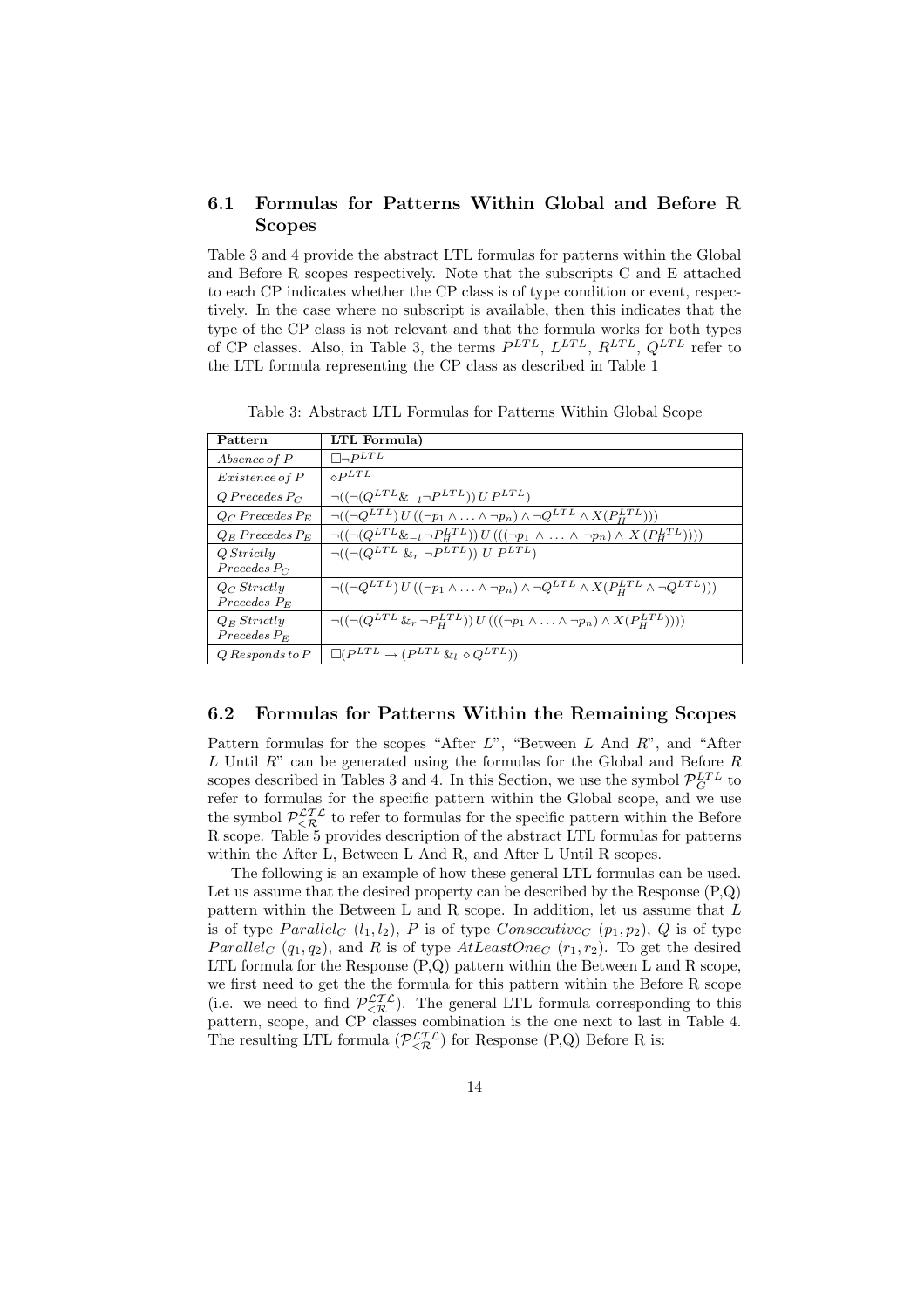| Pattern                                        | LTL Formula)                                                                                                                                                                                                                                                                             |
|------------------------------------------------|------------------------------------------------------------------------------------------------------------------------------------------------------------------------------------------------------------------------------------------------------------------------------------------|
| Absence of P<br>$Before R_C$                   | $\lnot((\lnot R^{LTL})\,U\,((P^{LTL}\&r \lnot R^{LTL})\&l \circ R^{LTL}))$                                                                                                                                                                                                               |
| Absence of P<br>$Before R_E$                   | $(\diamond R^{LTL}) \rightarrow \neg((\neg((\neg r_1 \wedge \ldots \wedge \neg r_n) \wedge X(R^{LTL}_{H})) )\overset{.}{U} (P^{LTL}\&_{r} \neg R^{LTL}_{H}))$                                                                                                                            |
| Existence of P<br>$Before\,R_C$                | $\lnot((\lnot(P^{LTL} \&_r \lnot R^{LTL})) U R^{LTL})$                                                                                                                                                                                                                                   |
| Existence of P<br>$Before R_E$                 | $(\diamond R^{LTL}) \rightarrow ((\neg((\neg r_1 \land \ldots \land \neg r_n) \land X(R_H^{LTL}))) U(P^{LTL} \&_{r} \neg R_H^{LTL}))$                                                                                                                                                    |
| $Q$ Precedes $P_C$<br>$Before R_C$             | $(\diamond R^{LTL}) \rightarrow ((\neg (P^{LTL} \& r \neg R^{LTL})) U ((Q^{LTL} \& -l \neg P^{LTL}) \vee R^{LTL}))$                                                                                                                                                                      |
| $Q$ Precedes $P_E$<br>$Before R_C$             | $(\Diamond R^{LTL}) \rightarrow ((\neg((\neg p_1 \land  \land \neg p_n) \land \neg R^{LTL} \land X(P_H^{LTL} \& r \neg R^{LTL})))$<br>$U((Q^{LTL} \& -l \neg (P_H^{LTL})) \vee R^{LTL}))$                                                                                                |
| $Q$ Precedes P $C$<br>$Before$ $R_E$           | $\left(\diamond R^{LTL}\right) \ \to \ \left(\left(\left(\neg (P^{LTL}\&_{r}\neg R_H^{LTL})\right)U\left((Q^{LTL}\&_{-l}\neg P^{LTL})\vee\right.\right.\\ \left. \left(\left(\neg r_1\wedge\overline{P_H}\right)\right)\right)\right)$<br>$\ldots \wedge \neg r_n) \wedge XR_H^{LTL})))$ |
| $Q$ Precedes $P_E$<br>$Before$ $R_E$           | $(\diamond R^{LTL})\,\to\,(\big(\neg((\neg {p_1}\,\land\, \overline{\ldots\,\land\,} \neg {p_n})\,\land\, \neg R_H^{LTL}\,\land\, X(P_H^{LTL} \&_\tau \neg R_H^{LTL}))\big)$                                                                                                             |
| Q Strictly<br>$Precedes P_C$<br>$Before R_C$   | $\frac{U\left((Q^{LTL}\&_{-l}\neg P_H^{LTL}) \vee ((\neg r_1 \wedge \ldots \wedge \neg r_n) \wedge XR_H^{LTL}))\right)}{(\diamond R^{LTL}) \rightarrow ((\neg (P^{LTL}\&_{r}\neg R^{LTL})) \: U\left((Q^{LTL}\&_{r}\neg P^{LTL}) \vee R^{LTL})\right)}$                                  |
| Q Strictly<br>$Precedes P_E$<br>$Before\,R_C$  | $(\Diamond R^{LTL}) \rightarrow ((\neg ((\neg p_1 \land  \land \neg p_n) \land \neg R^{LTL} \land X(P_H^{LTL} \& r \neg R^{LTL})))$<br>$U((Q^{LTL} \&_{r} \neg (P_H^{LTL})) \vee R^{LTL}))$                                                                                              |
| Q Strictly<br>$Precedes P_C$<br>$Before R_E$   | $(\diamond R^{LTL}) \rightarrow (((\neg (P^{LTL} \& r \neg R_H^{LTL})) U ((Q^{LTL} \& r \neg P^{LTL}) \vee ((\neg r_1 \wedge \ldots \wedge$<br>$\neg r_n) \wedge XR_H^{LTL}$ )))                                                                                                         |
| Q Strictly<br>$Precedes P_E$<br>$Before$ $R_E$ | $(\diamond R^{LTL}) \rightarrow ((\neg ((\neg p_1 \land \ldots \land \neg p_n) \land \neg R_H^{LTL} \land X(P_H^{LTL} \&_r \neg R_H^{LTL})))$<br>$U\left((Q^{LTL}\&_{r} \neg P_H^{LTL}) \vee ((\neg r_1 \wedge \ldots \wedge \neg r_n) \wedge XR_H^{LTL}))\right)$                       |
| $Q$ Responds to $P$<br>$Before R_C$            | $\lnot((\lnot R^{LTL})\,U\,((P^{LTL}\&_\tau \lnot R^{LTL})\&_l((\lnot(Q^{LTL}\&_\tau \lnot R^{LTL}))\,U\,R^{LTL})))$                                                                                                                                                                     |
| $Q$ Responds to $P$<br>$Before$ $R_E$          | $X(R_H^{LTL}))$<br>$\neg((\neg((\neg r_1$<br>$\neg r_n$ )<br>$\wedge$<br>$\wedge$<br>$\wedge$<br>$\wedge$<br>$\neg$ $r_2$<br>$\cdots$<br>$U\left((P^{LTL}\&_{r}\neg R_H^{LTL})\&_{l}((\neg (Q^{LTL}\&_{r}\neg R_H^{LTL}))UR_H^{LTL}))\right)$                                            |

Table 4: Abstract LTL Formulas for Patterns Within Before R Scope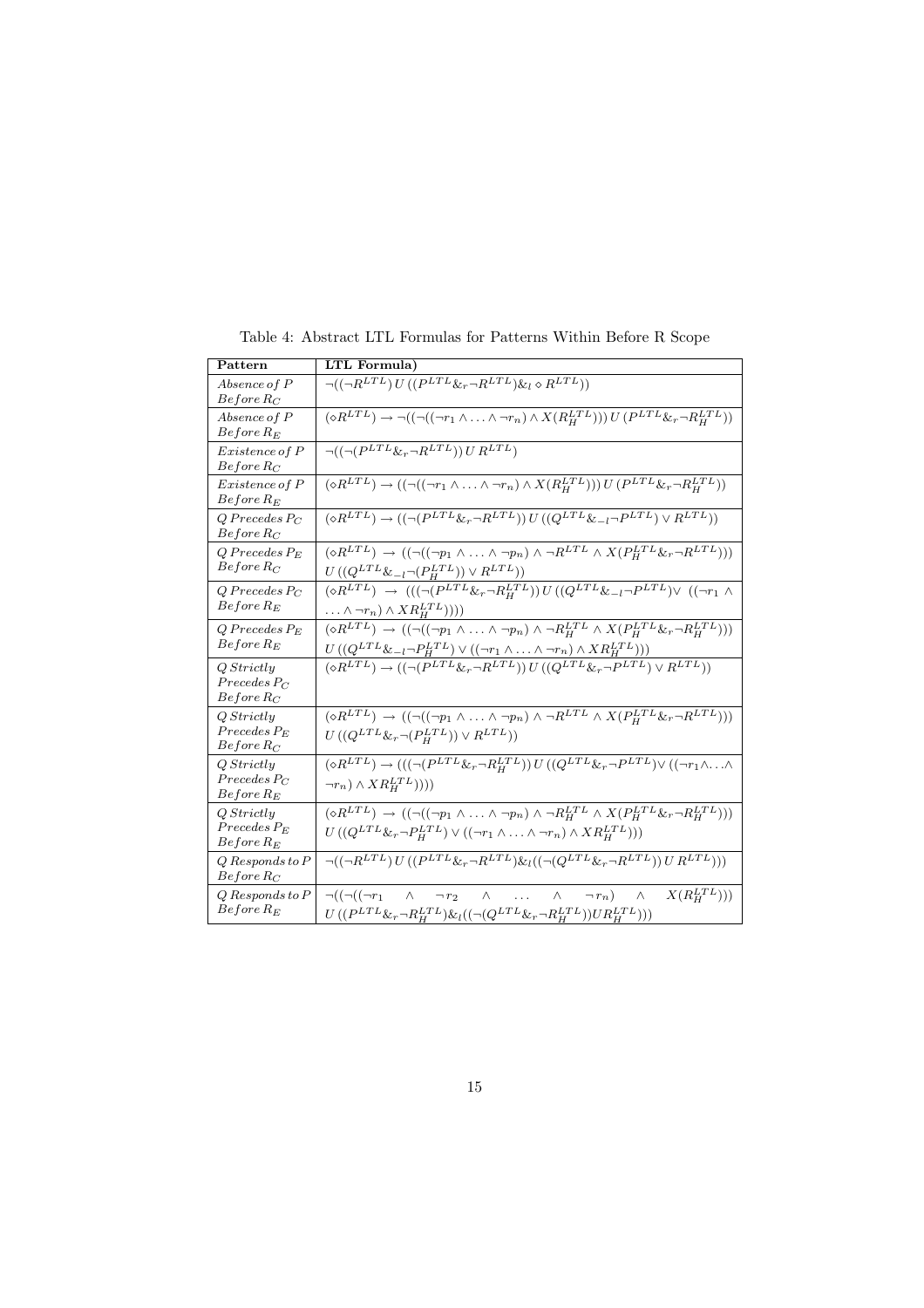Table 5: Abstract LTL Formulas for Patterns Within the Remaining Scopes

| Scope                  | LTL Formula)                                                                                                                                               |
|------------------------|------------------------------------------------------------------------------------------------------------------------------------------------------------|
| After L                | $\lnot ((\lnot L^{LTL}) U (L^{LTL} \& {}_{l} \lnot \mathcal{P}_{C}^{LTL}))$                                                                                |
| Between L<br>and $R_C$ | $\square((L^{LTL}\&l \neg R^{LTL}) \rightarrow (L^{LTL}\&l \mathcal{P}_{\leq R}^{LTL}))$                                                                   |
| Between L<br>and $R_E$ | $\Box(L^{LTL} \rightarrow (L^{LTL} \& l \mathcal{P}_{\geq R}^{LTL}))$                                                                                      |
| After L<br>Until $R_C$ | $\Box((L^{LTL}\&i\neg R^{LTL}) \rightarrow (L^{LTL}\&i\((\mathcal{P}_{\leq R}^{LTL} \wedge ((\neg \diamond R^{LTL}) \rightarrow \mathcal{P}_{G}^{LTL}))))$ |
| After L<br>$Until R_E$ | $\Box((L^{LTL}) \rightarrow (L^{LTL} \& [((\mathcal{P}_{\leq R}^{LTL} \wedge ((\neg \diamond R^{LTL}) \rightarrow \mathcal{P}_{\leq C}^{LTL}))))$          |

$$
\neg((\neg(r_1 \lor r_2)) U (((p_1 \land (\neg(r_1 \lor r_2)) \land X ((p_2 \land \neg(r_1 \lor r_2))
$$

$$
\land (((\neg((q_1 \land q_2 \land \neg(r_1 \lor r_2)))) U (r_1 \lor r_2)))))))
$$

We can then use this formula  $\mathcal{P}_{\leq \mathcal{R}}^{\mathcal{L} \mathcal{I} \mathcal{L}}$  to generate the LTL formula for the Response (P,Q) Between L And R. Using the second general LTL formula in Table 5, the resulting formula is:

$$
\Box((l_1 \land l_2 \land \neg(r_1 \lor r_2)) \rightarrow ((l_1 \land l_2 \land (\mathcal{P}_{\leq \mathcal{R}}^{\mathcal{L}\mathcal{I}\mathcal{L}}))))
$$

or

$$
\Box((l_1 \land l_2 \land \neg(r_1 \lor r_2)) \rightarrow ((l_1 \land l_2 \land (\neg((\neg(r_1 \lor r_2)) U (((p_1 \land (\neg(r_1 \lor r_2)) \land X((p_2 \land \neg(r_1 \lor r_2))) \land ((((\neg((q_1 \land q_2 \land \neg(r_1 \lor r_2))))))))))))))
$$

## 7 Summery and Future Work

The work in this paper provided formal descriptions of the different composite propositions (CP) classes defined by Mondragon et al. [11]. In addition, we formally described the patterns and scopes defined by Dweyer et al. [3] when using CP classes. The main contribution of the paper is defining general LTL formulas that can be used to generate LTL specifications of properties defined by patterns, scopes, and CP classes.

The LTL translations have been systematically tested using equivalence classes and boundary analysis testing techniques [5]. The next step in this work consists of providing formal proofs that these translations to LTL do indeed meet the characteristics of patterns and scopes defined using CP classes. In addition, we aim at enhancing the Prospec tool by including the generation of LTL formulas that use the translations provided by this paper.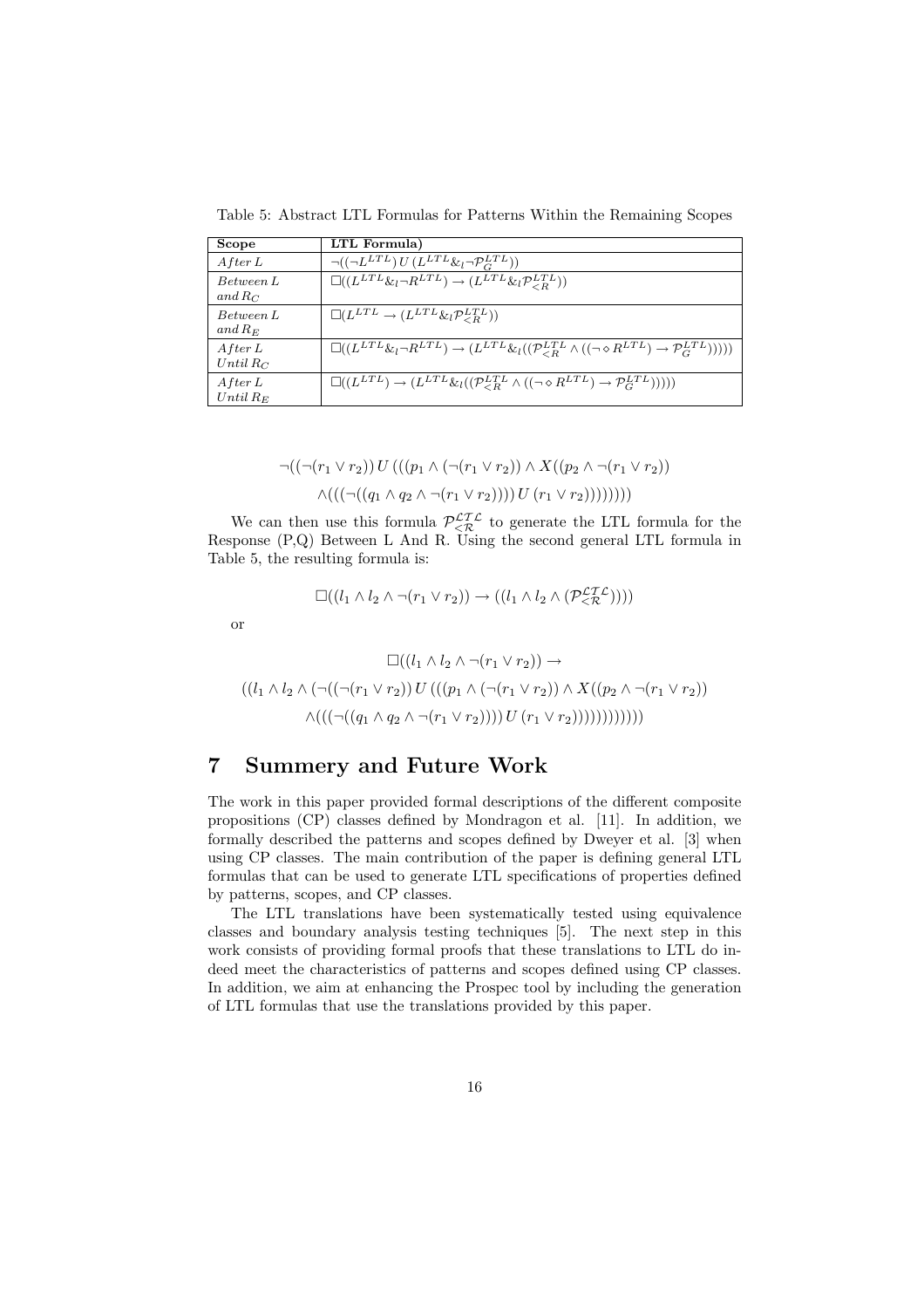Acknowledgments. This work is funded in part by the National Science Foundation (NSF) through grant NSF EAR-0225670, by Texas Department of Transportation grant No. 0-5453, and by the Japan Advanced Institute of Science and Technology (JAIST) International Joint Research Grant 2006-08.

# References

- [1] Audun, J.,"Security Protocol Verification using SPIN", Proceedings of the First SPIN Workshop, October 1995.
- [2] Cimatti, A., Clarke, E., Giunchiglia, F., and Roveri,M., "NUSMV: a new Symbolic Model Verifier", International Conference on Computer Aided Verification CAV, July 1999.
- [3] Dwyer, M. B., Avrunin, G. S., and Corbett, J. C.,"Patterns in Property Specification for Finite State Verification," Proceedings of the 21st international conference on Software engineering, Los Angeles, CA, 1999, 411–420.
- [4] http://patterns.projects.cis.ksu.edu/
- [5] Ghezzi, C., Jazayeri, M., and Mandirioli, D., Fundamentals of Software Engineering, Prentice Hall, 2002.
- [6] Hall, A., "Seven Myths of Formal Methods," IEEE Software, September 1990, 11(8)
- [7] Holzmann G. J., The SPIN Model Checker: Primer and Reference Manual, Addison-Wesley Professional, 2004.
- [8] Havelund, K., and Pressburger, T., "Model Checking Java Programs using Java PathFinder", International Journal on Software Tools for Technology Transfer, 2(4), April 2000.
- [9] Glück, P, R., and Holzmann, G. J., "Using SPIN Model Checking for Flight Software Verification," Aerospace Conference, IEEE, March 2002
- [10] Mondragon, O., Gates, A. Q., and Roach, S., "Prospec: Support for Elicitation and Formal Specification of Software Properties," in O. Sokolsky and M. Viswanathan (Eds.), Proceedings of Runtime Verification Workshop, ENTCS, 89(2), 2004.
- [11] Mondragon, O. and Gates, A. Q., "Supporting Elicitation and Specification of Software Properties through Patterns and Composite Propositions," Intl. Journal Software Engineering and Knowledge Engineering, 14(1), Feb. 2004.
- [12] Manna, Z. and Pnueli, A., "Completing the Temporal Picture," Theoretical Computer Science, 83(1), 1991, 97–130.